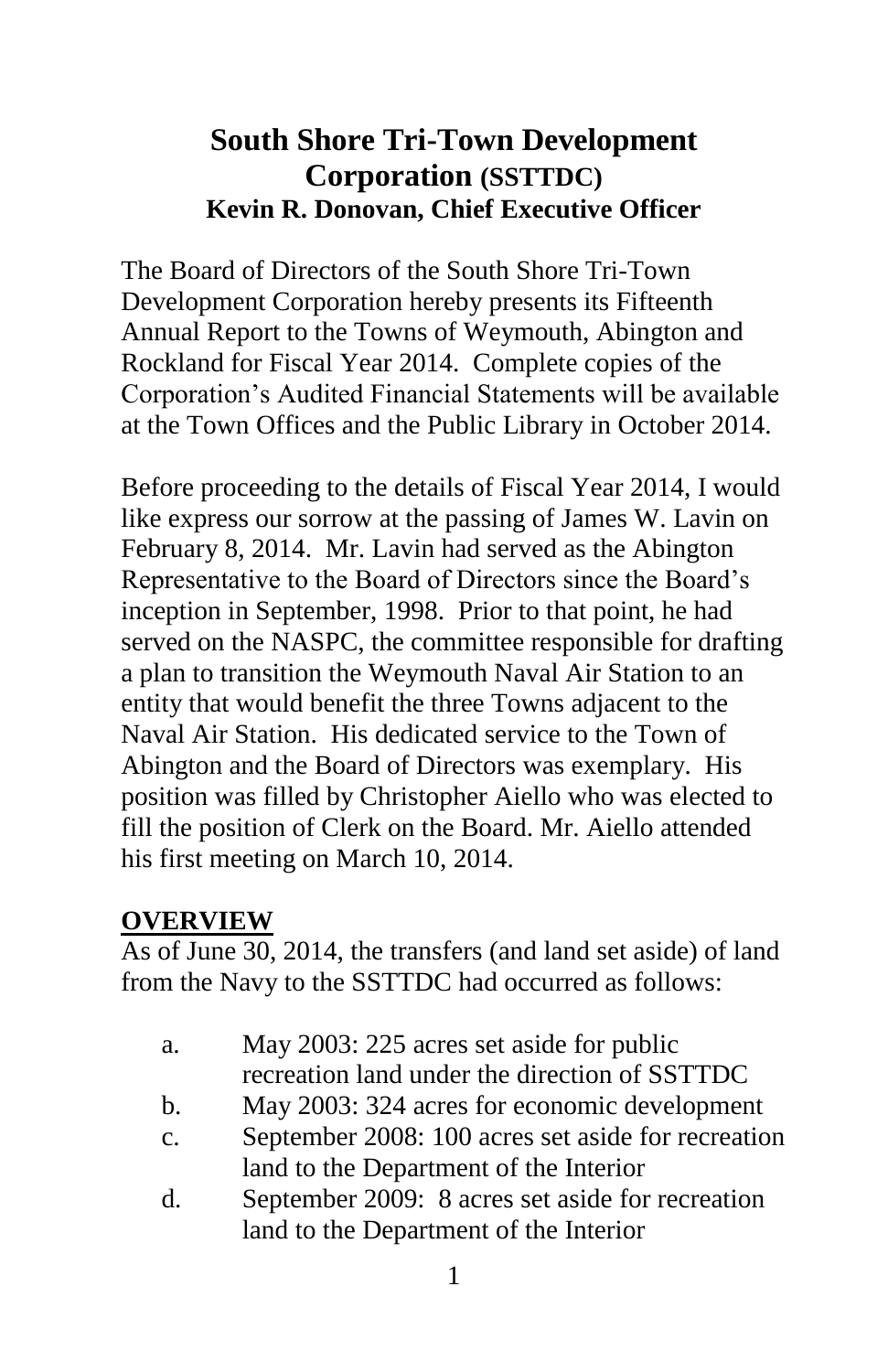- e. April 2010: 15 acres set aside for recreation land to the Department of the Interior
- f. December 2011: 558 acres for economic development
- g. Hold back by the Navy: 105 acres for cleanup under the supervision of the Environmental Protection Agency and the MA Department of Environmental Protection; this land will be transferred to the SSTTDC as the property is released by the Regulatory Agencies
- h. Hold back by Navy: 32 acres for future set aside for recreation land to the Department of the Interior
- i. Hold back by Navy: 18 acres for economic development
- j. Conveyance to Rockland: 2 acres to be set aside for recreational use

With the land conveyance in December 2011, the SSTTDC's function as a redevelopment authority has been limited to participation with the environmental regulatory agencies for those parcels of land that were not conveyed but required some type of environmental remediation. With the December 2011 transaction, the SSTTDC assumed the role more typical of a municipality.

In FY2014, SSTTDC was a quasi-municipal entity and as such was required to provide a full range of municipal services including public safety, public roads, sanitation, water, sewer, health and social services, culture, recreation, education, public improvements, planning, zoning and general administrative services.

The following services were commenced during FY2013 as there were residents on the site: public safety, public roads, sanitary storm drain management, water, sewer, health,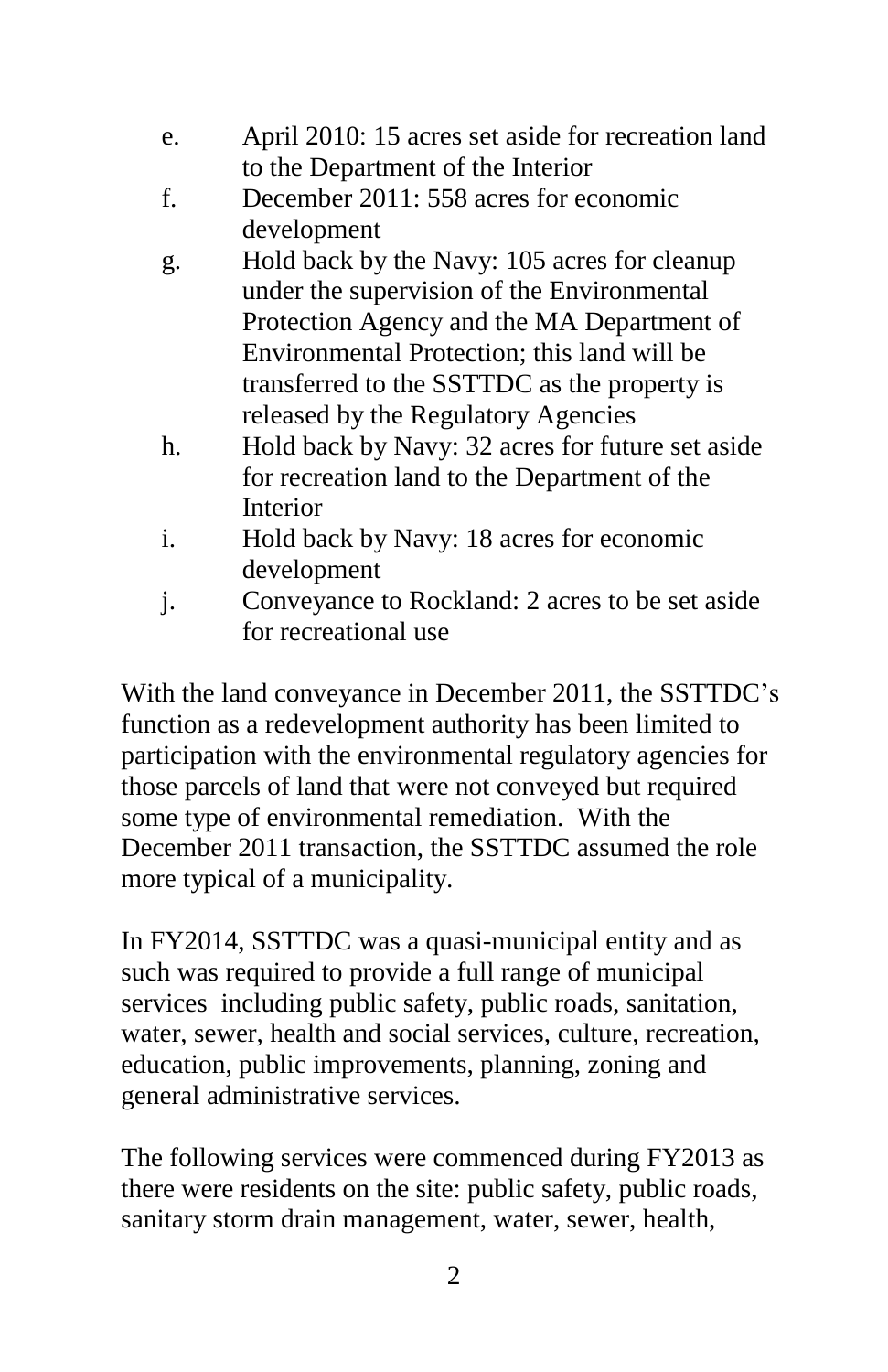education and public infrastructure maintenance. As of June 30, 2014, there were approximately 600 residents with 23 school age children. The Board of Directors continued to fund these services during FY2014.

SouthField Development Status as of 6/30/14

Reuse Plan: 2,855 residential units (max)/2,000,000 s/f commercial (max) Phase 1 Development: 1,000 residential (max) / 300,000 s/f commercial (min) Permitted through FY14: 629 residential units / 150,200 s/f commercial Occupancy Certificates: 330 residential units / 0 commercial

Master Developer Acquisition

April, 2013 – LNR Corporation shares were sold to Starwood Capital Group; they assumed the position of the Master Developer of the SouthField project.

July – LNR/Starwood met with SSTTDC to review current market conditions; to declare that the project was not viable for private investors because of regulations that ignored market realities; that the Reuse Plan did not make economic sense; and that the project needed a permanent water/wastewater solution.

October – LNR/Starwood presented the changes they proposed on the SouthField development project: to restructure SSTTDC through Legislation, to revoke the existing Reuse Plan and Master Plan, to take over permanent water and wastewater responsibilities and to empower the Host Towns to take local control, receive SouthField taxes, and provide municipal services at no additional charge to the residents. LNR/Starwood stated they would not seek approvals from the Host Towns. SSTTDC sent the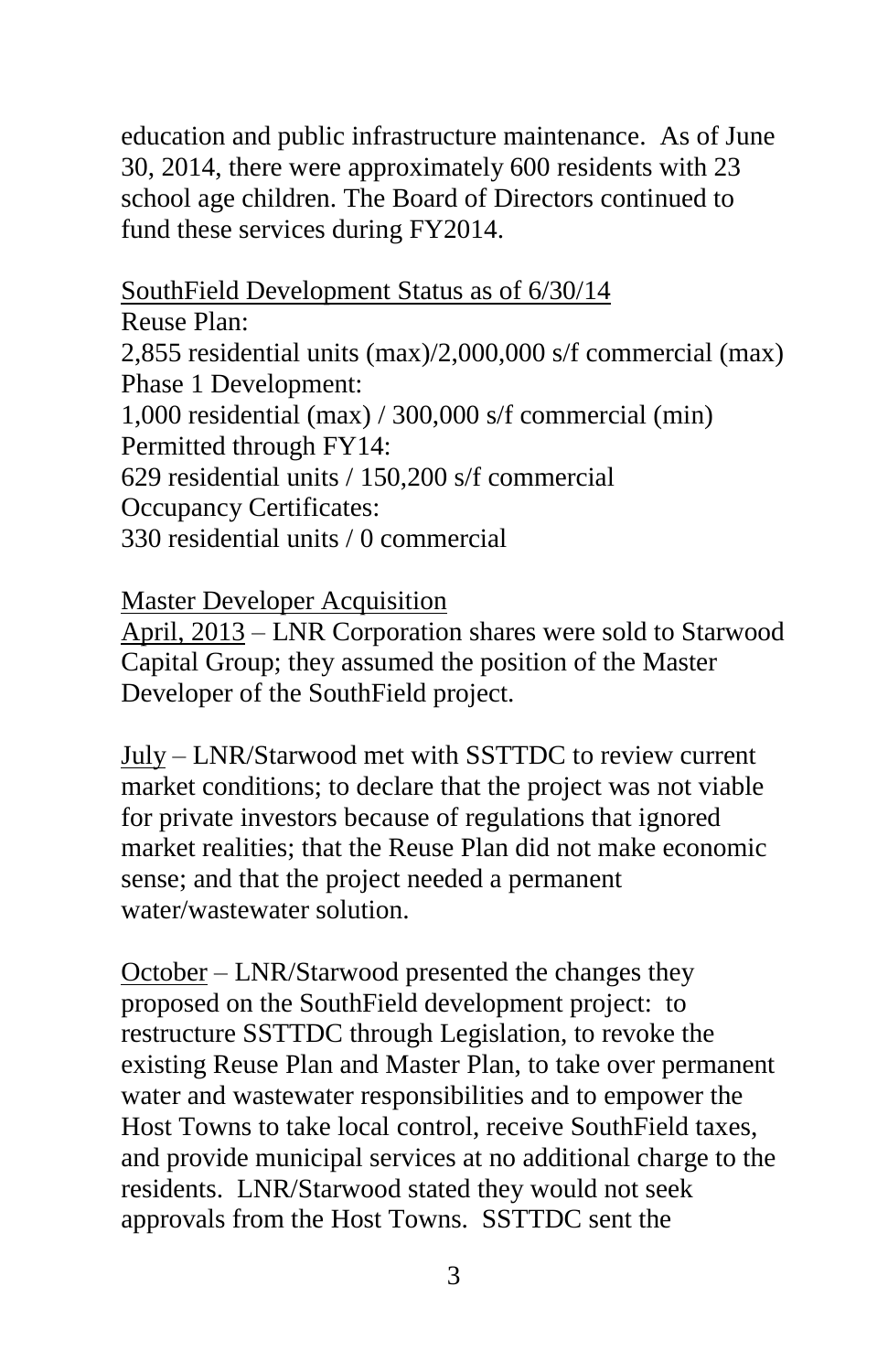LNR/Starwood changes to the Host Town residents, and 556 responses were received; 36 supported the changes, 14 undecided, 506 citizens opposed the legislative changes.

December - The Board of Directors arranged for a meeting to take place in Rockland with the three Host Towns and LNR/Starwood to discuss the proposed legislative changes and to exchange ideas.

March, 2014 – SSTTDC proposed seven revisions to the existing Enabling Legislation, and sent it to the Host Towns for input with a recommendation that the Towns support the changes to the Reuse Plan.

Comments from several Local Officials were received, some opposed Tri-Town's revisions. As of June 30, 2014 LNR/Starwood lobbying efforts with the Town of Weymouth continued.

#### Transportation Improvements

The Delahunt Parkway connecting Shea Memorial Drive in Weymouth to Weymouth Street in Rockland opened for public use in August 2013 and Trotter Road connecting Parkview Street in Weymouth to Route 18 in Weymouth opened for public use in December 2013.

#### Conservation Commission

The SSTTDC Conservation Commission approved MassDOT's Notice of Intent for the widening and reconstruction of a 4.1 mile section of Rte. 18, proposed to start in the spring of 2016 with a 2-year construction schedule.

SSTTDC Conservation Commission held public hearings on work that was previously done to the TACAN Outfall Drainage Ditch Weir due to a blocked weir. Design for a replacement weir was approved. Construction of the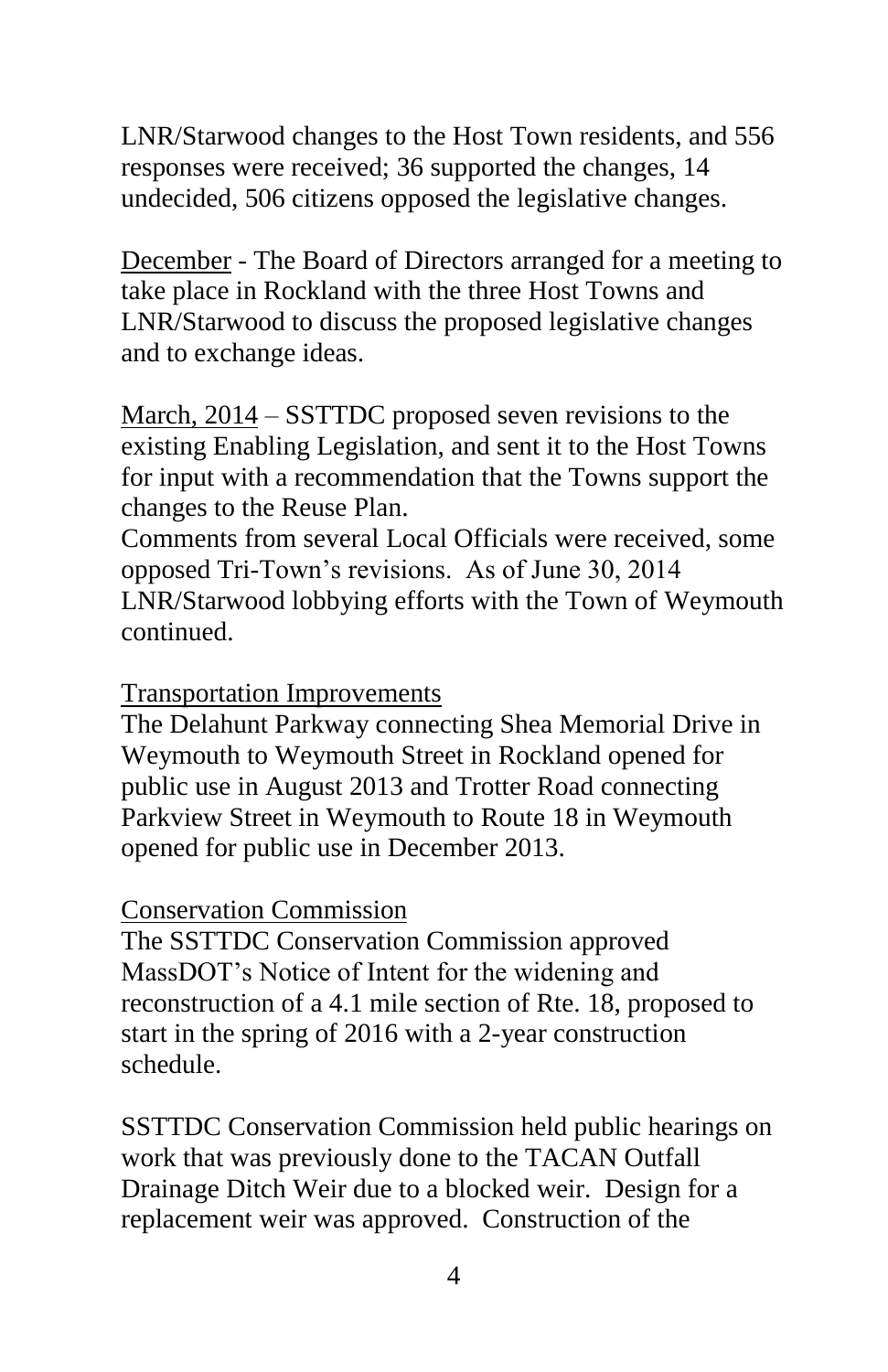replacement weir would begin after all permits were obtained and subject to availability of funds. SSTTDC Conservation Commission approved IBG Cottages LLC Notice of Intent for work proposed within the 50-foot buffer zone to wetlands. The Board of Directors approved an appropriation for this purpose.

#### Advisory Board

The SSTTDC Advisory Board met in September and June to discuss proposed legislative changes and audit/budget issues. Members include Joseph Shea of Abington, Robert Long & Joseph Gambon of Rockland, Eric Miller and Carol Karlberg of Weymouth, William Koplovsky of Hingham, Martin Pillsbury from Metropolitan Area Planning Council, Bruce Hughes from Old Colony Planning Council, Eugene Blanchard, Steven LeMott and Jeffery Tocchio appointed by the Governor.

### **GOVERNMENT STRUCTURE UNCERTAIN**

As noted above, fiscal year 2014 was noteworthy in that on October 7, 2013, Mr. Robert Glantz, and Mr. Matthew Barry representatives of Starwood Land Ventures, the sole shareholder of LNR South Shore, LLC. (hereinafter "LNR") presented to the Board of Directors at an open meeting their opinion that the SouthField project was not currently a viable project for private investors and listed several problems that had stalled the development including but not limited to regulations that ignored market realities and uncertain financial sources for the creation of water, sewer and other municipal services. It is noted that LNR South Shore, LLC was named the Master Developer for the SSTTDC in 2006.

Mr. Glantz presented solutions that included a LNR/Starwood takeover of water and wastewater responsibilities from SSTTDC, shifting the parkway funding obligations to Federal and State governments and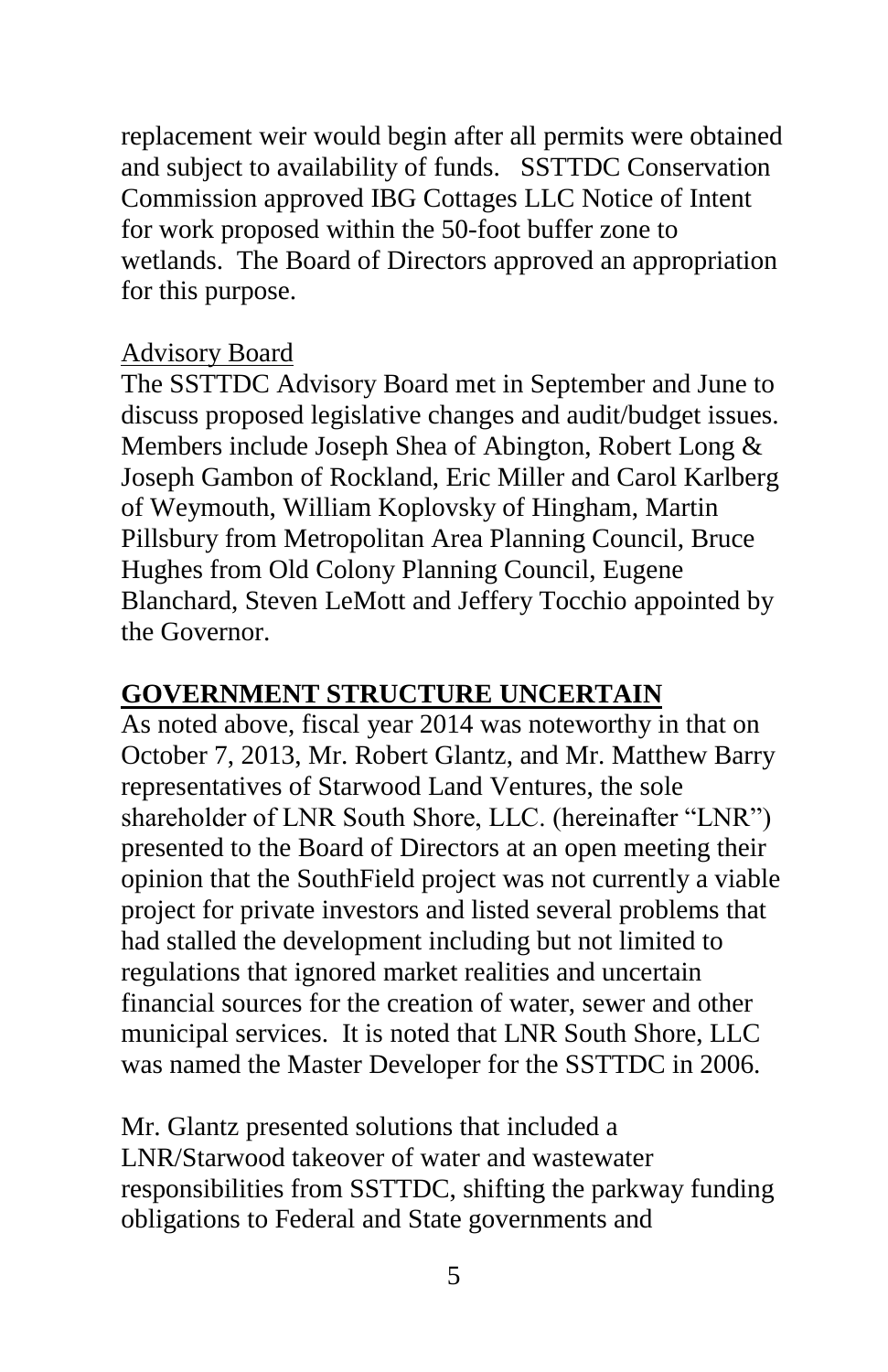empowering the Host Towns to take local control with the authority to amend zoning use within its borders and SouthField property taxes paid directly to each Town. In return, the Towns would provide municipal services at no extra charge to its portion of the SouthField project. Weymouth would continue to educate all SouthField children. Recreation plans would be modified to respond to actual community needs and affordable/workforce housing would be reduced by fifty percent to ten percent of residential units built at SouthField. LNR would continue to maintain the Host Community Agreements and be the Master Developer. LNR proposed that a two tier tax system be imposed (the base tax rate established by the communities plus a SouthField rate for that would be utilized by the SSTTDC for expense solely related to those matters within the jurisdictional boundaries of the SSTTDC).

Mr. Glanz indicated that these solutions required legislative approval of a rewritten Enabling Act and that the Reuse Plan and Master Plan should be revoked with their core elements retained to reflect current thinking and market conditions. They emphasized that there was an immediate need for a water and wastewater solution and that LNR South Shore, LLC would bring the development to a 'hard stop' if the Legislation was not enacted. They were true to their word. There have been no development plans submitted by LNR for approval by the Board of Directors. The last such plan submitted was in January, 2013.

For nine months of FY2014, LNR focused its time, attention and energy on gathering support for its notice on changes and, as a result, did not proceed with land development at SouthField. By way of example, on December 20, 2013, placed the SSTTDC that it was considering the sale of two lots of land: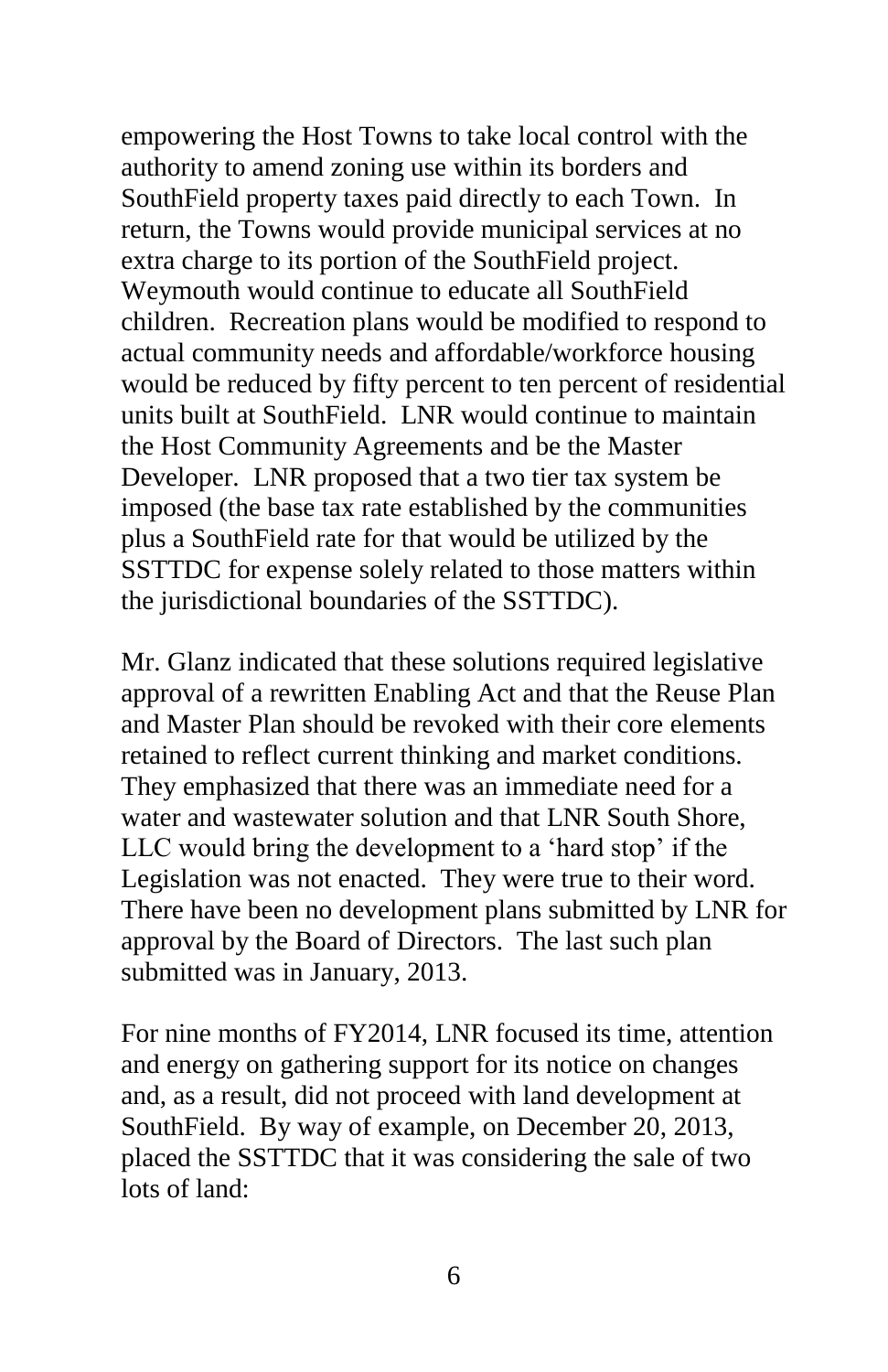- a. LNR proposed the sale of 22 acres of property for approximately \$4.6 million that consisted of 108 lots of land.
- b. In March, 2014 LNR proposed the sale of land consisting of 14 acres for 200 residential units.

Both proposed sales were stalled as of June 30, 2014.

LNR submitted its changes to the Enabling Act on July  $9<sup>th</sup>$ , 2014 for consideration during the final weeks of the 2014 Legislative Session.

On August 11, 2014, the MA Legislature passed and enacted an amended Bill that, in summary form, provided for the following major impacts:

- a. The entity be renamed to Southfield Redevelopment Authority
- b. A nine member Board of Directors that included two current residents from SouthField, a representative from labor and one from the South Shore Chamber of Commerce along with the existing 5 members from the three towns
- c. Current board is terminated and can only act on day to day matters until a new Board is named and constituted which can be no later than 60 days after the effective date of the Act. As of this writing, the effective date has not been determined
- d. Eliminates the Executive Director and Chief Financial Officer's positions whose tenures ended on 8-1 by action of the Board of Directors but who will remain employed for 30 days to insure that any issues involving the FY2014 are resolved. The CFO hours have been reduced to part time status.
- e. Towns begin to collect taxes and provide for typical municipal services as of January 1, 2015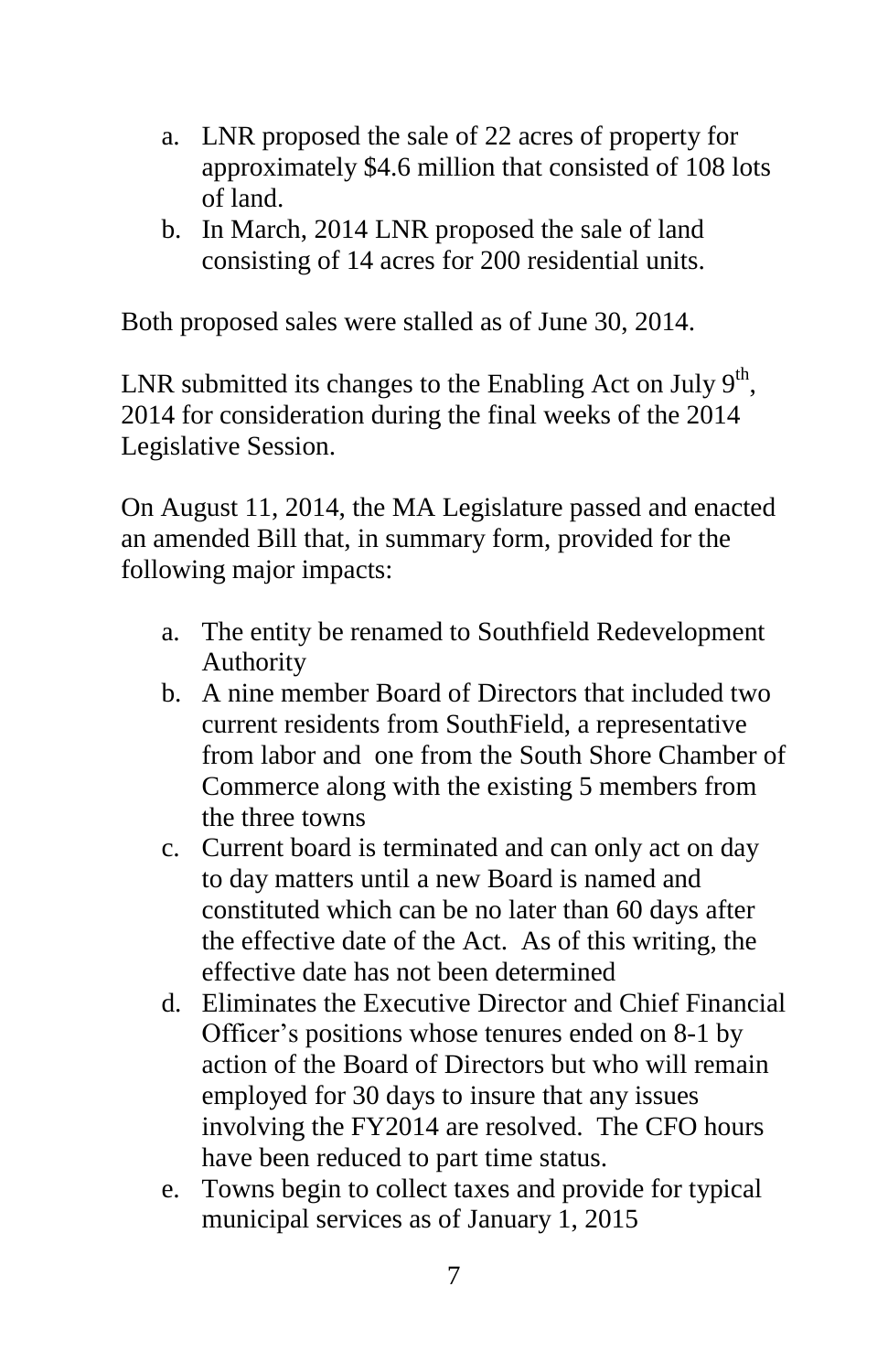- f. The Parkway Clawback remains but the State can agree to defer payments. However, it may do so only after the SSTTDC submits to the Secretary of Administration and Finance a new re-development plan.
- g. The Master Plan and Reuse Plan may remain but can be amended without a vote of the legislative bodies of the three towns who initially enacted each of these governing documents
- h. Includes the SSTTDC under the GL chapter 30B requirements
- i. Re-write a new Tax Plan that accommodates the legislative changes
- j. Re-negotiate the Development and Disposition Agreement with LNR
- k. LNR becomes responsible to secure water and wastewater facilities for the entire project
- l. The 2010A Series Bond remains with the new Authority and not the Towns, however, the Towns will be responsible to invoice and transmit collected funds to the SSTTDC to make timely debt service payments
- m. When the new legislation is enacted, the recent vote of the Board of Directors to terminate the Master Developer is void.

## **FINANCIAL /ACCOUNTING MATTERS General Matters**

Open encumbrances are reported at the end of FY14 as reservations against fund equity. The total general fund encumbrances as of June 30, 2014 were approximately \$24,542 that vast majority of which was for payments to contract vendors for services rendered during June, 2014. This is a significant decrease in open encumbrances as of the end of FY2013 where the balance sheet revealed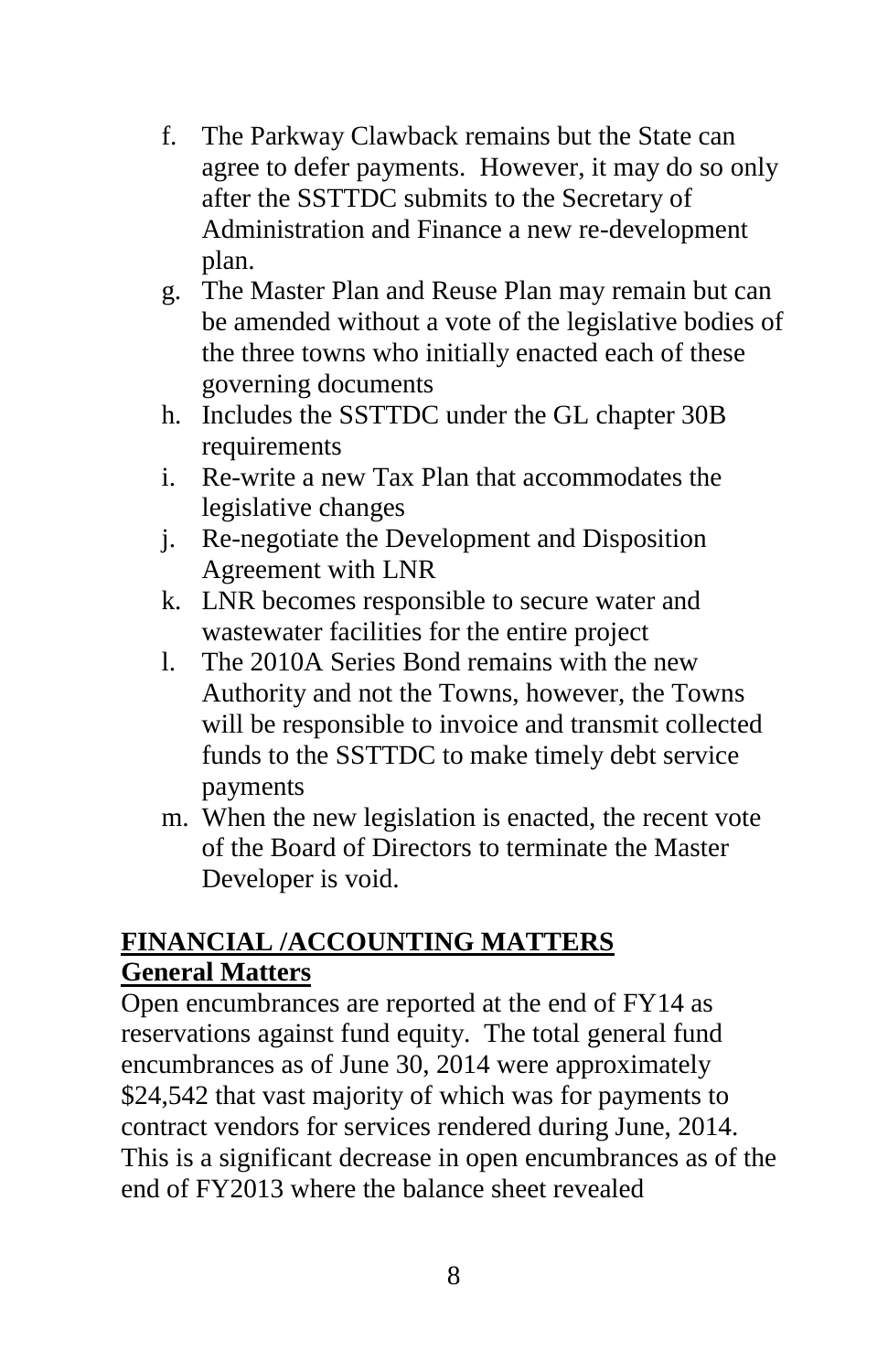encumbrances of \$829,001.27 most of which was reserved for Parkway deficiency payments (see below).

All capital asset expenditures placed in-service or for which the SSTTDC expended funds but were not placed in service during FY13 were added to those shown in the FY14 end of year general financial statements.

Petty Cash is accounted for by use of debit cards for certain individual employees. The debit cards have a limit of \$250 and are generally used for vehicle fuel and vehicle repairs.

### **CASH MANAGEMENT**

Quarterly billing of real estate and personal property taxes coupled with monthly water and sewer utility billing have permitted the SSTTDC to operate on its cash flow.

Investment options are governed by MGL and are limited by liquidity needs. Temporary idle cash was invested in money market and savings accounts. These investments yielded an average rate of return of .75%. All institutions with which we do banking have been rated by Veribanc as "green with three stars". These ratings are reviewed by staff on a semiannually basis. A policy regarding the type of investment and the institutions for those investments was implemented during FY11.

### **RISK MANAGEMENT AND PRIORITIZATION Insurances**

The SSTTDC purchases general liability coverage through the Travelers and Hanover Insurance Companies. Each insurance company has an A- A.M. Best Rating. Coverage under these policies insures: property, general liability, crime, boiler & machinery, automobile, an umbrella liability and its property for fire, theft and natural disaster and claims for personal injury. A limit of liability has been set at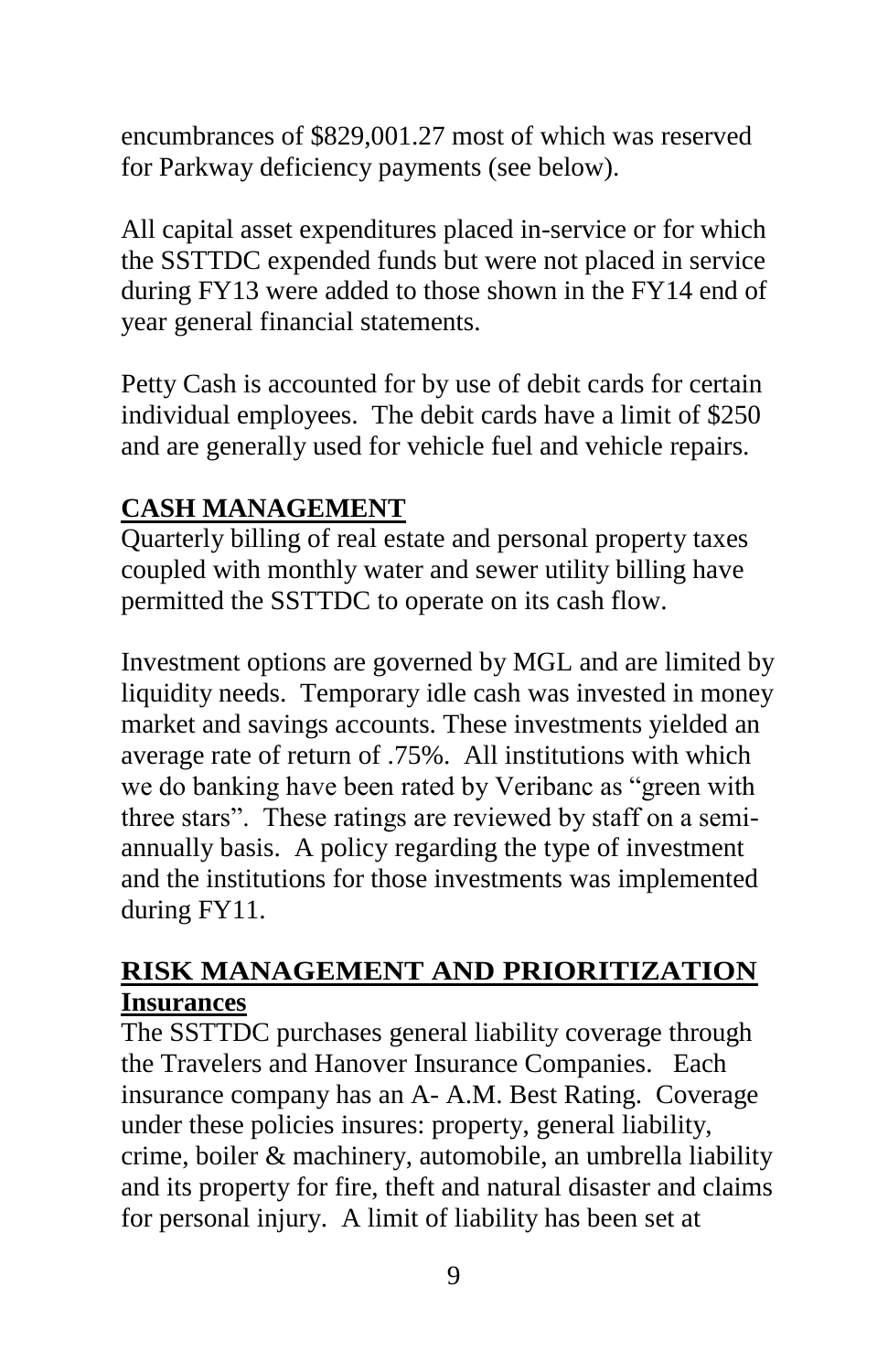\$10,000,000 per occurrence under the umbrella policy. There is no deductible under the general liability policy. The automobile policy contains a \$1000 deductible.

In addition to the foregoing, the SSTTDC has obtained Worker' Compensation coverage with a bodily injury limit of \$500,000. The SSTTDC has earned a merit ratio of .95.

Directors and Officers policy is a claims-made policy with \$1,000,000 limit of liability.

The SSTTDC provides medical insurance coverage to employees and retirees through Mayflower Municipal Health Group who also insures Plymouth County Retirees. The SSTTDC pays 75% of the health insurance premiums and 50% of dental insurance.

The SSTTDC is insured for unemployment compensation through a Massachusetts state agency and is paid for by monthly assessments. The SSTTDC carries a short term and long term disability policy on all of its employees; these policies replace the need for a sick leave bank.

The SSTTDC is insured for environmental hazards. Schedule of Insured Properties: FOST 1 through 6, former Naval Air Station South Weymouth, South Weymouth, MA, as delineated by 1) deeds, Department of Navy Contract No. N62472-03-RP-0059, between the United States of America, acting through the Secretary of the Navy and South Shore Tri-Town Development Corporation, dated 5/15/03, and 2) Deeds (for FOST 1 and FOST 2, respectively), between the United States of America, acting by and through the National Park Service and South Shore Tri-Town Development Corporation, dated 5/15/03, 2003. Strips of land for construction access road near Blvd. 82, former Naval Air Station, South Weymouth, MA, as identified on Kimberly-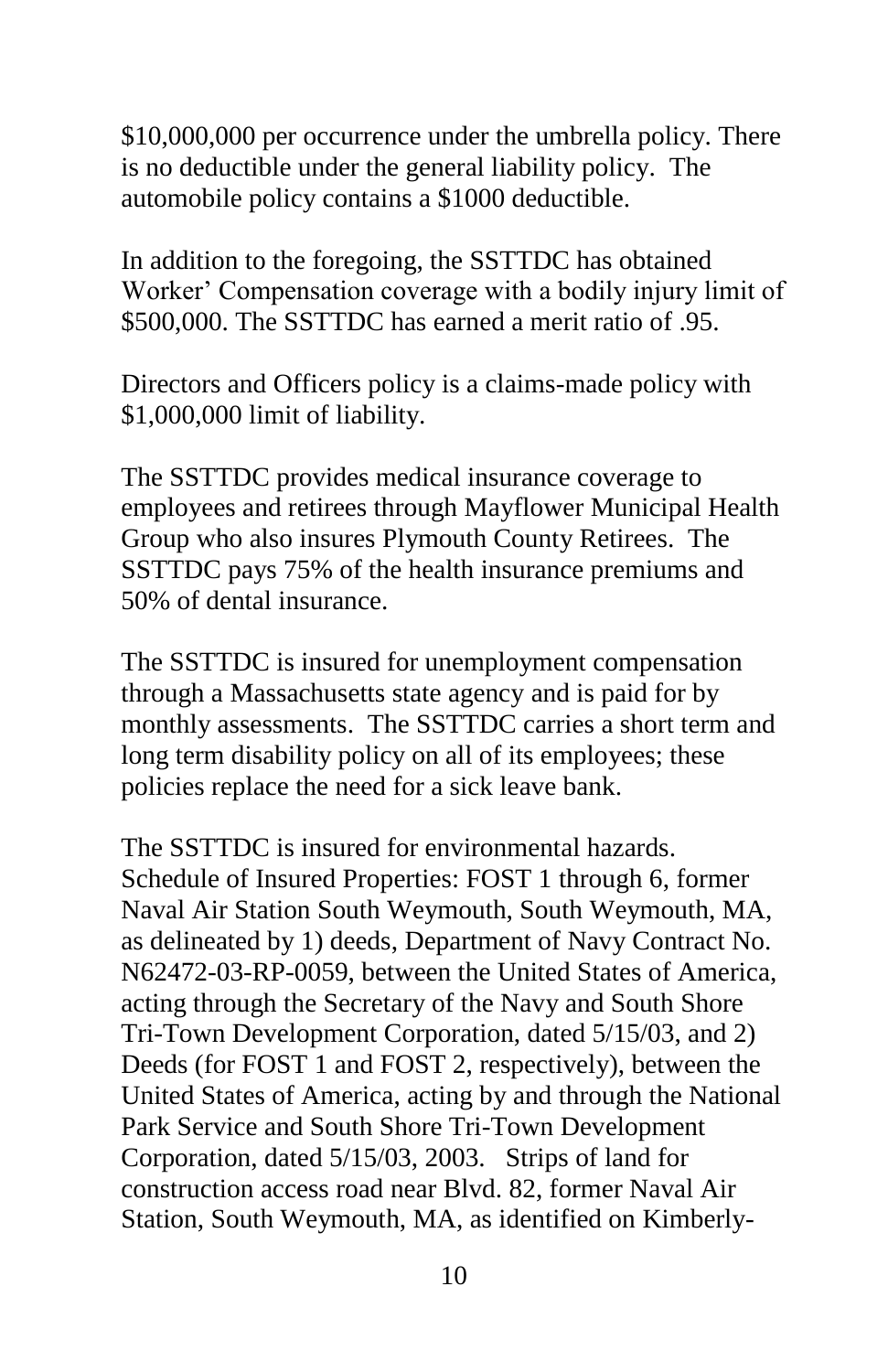Horn and Associates, Inc. definitive subdivision plan dated July 26, 2007. East/West Parkway as shown on East/West Parkway Site Control - Phase I (Site Plan). The coverage extends to \$10 million per occurrence. Defense costs included in the loss and reduce the applicable limits, except for reasonable expenses incurred by Insured at the company's request to assist in the investigation or defense of the claim, including actual loss or earnings up to \$500 a day because of time off from work; not exceeding \$5,000.

In addition, during FY2013 the SSTTDC undertook an analysis of certain factors that might present an obstacle/risk for the project to complete Phase One and commence Phase Two under the Reuse Plan adopted by the three Towns in 2005. Evaluating the risks relative to the achievement of the SSTTDC's statutory objectives facilitates the allocation of resources as necessary to manage these risks and best achieve the stated objectives. An analysis was requested by the State Auditor's Office during FY2012 and that said analysis be updated when practicable. Some elements of that analysis are included in the following topical discussions. Also included, where appropriate, is a discussion of the proposed new enabling act currently working its way through the legislative process.

# **ANNUAL OPERATIONS**

# BUDGETARY CONSIDERATIONS

Required Uses of Revenue

## **INFRASTRUCTURE LAND ASSESSMENT BOND**

South Shore Tri-Town Development Corporation issued the Series 2010A Infrastructure Development Revenue Bonds in the amount of \$12.55 million of a \$15 million bond authorization on August 9,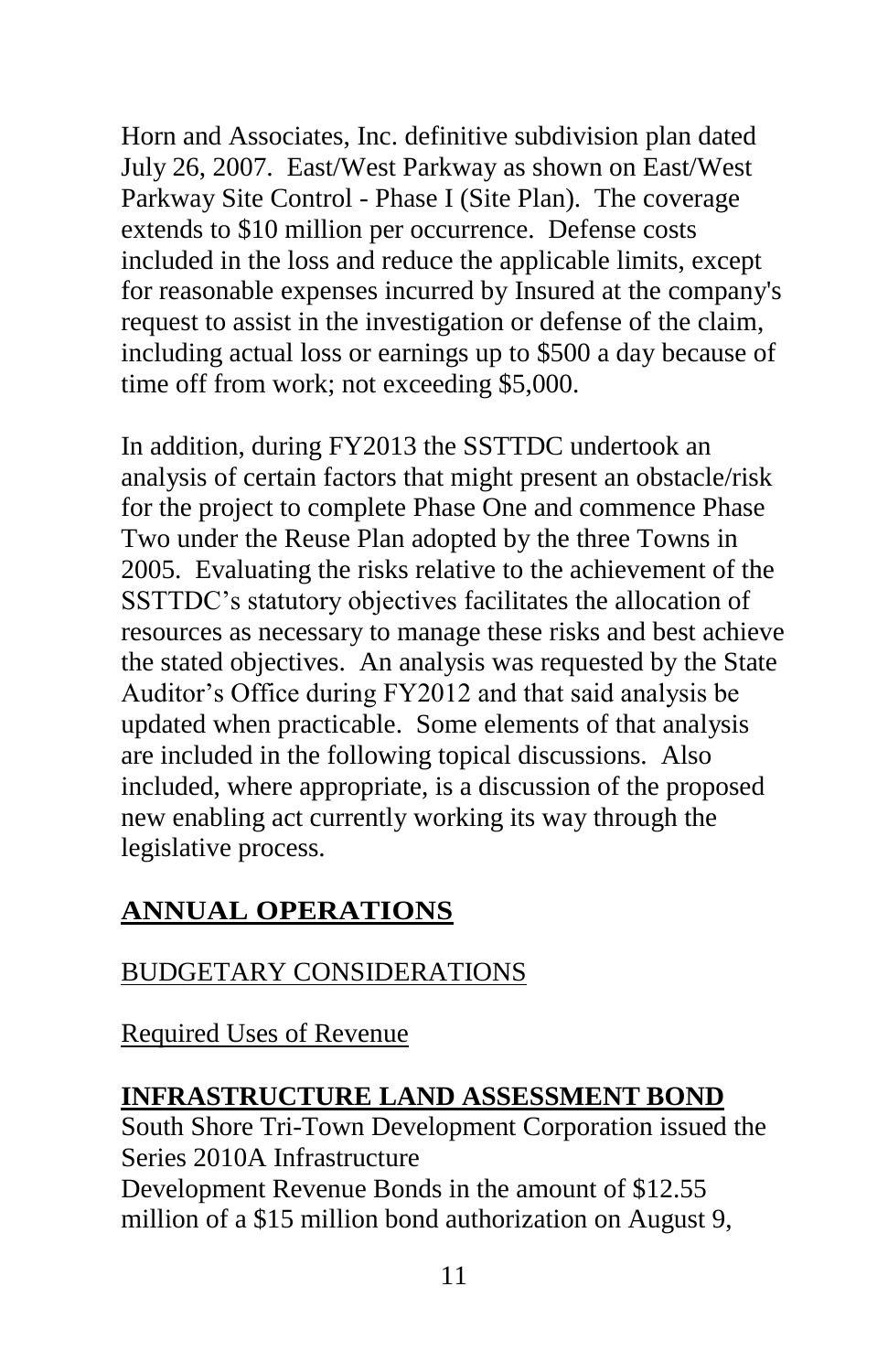2010 (the "Bonds"). The Bonds are secured by Assessments and Pledged Revenues levied on each Parcel of Assessed Property. The Assessments have been imposed upon the real property within the boundaries of the SSTTDC and are limited to those properties transferred under FOST 1 and 2 (June, 2006 conveyance). The Assessments are equal to the interest and principal on the Bonds and estimated administrative expenses related to the bonds. The Assessment Roll is updated each Tax Year. This is the first such bond authorized in the Commonwealth of MA.

The first payment for which assessments are to be collected under the bond was due on 8-1-12 (FY13) as reserves were held by a third party for the semi-annual debt service for FY11 and for FY12. The SSTTDC has pledged up to 35% of the real property tax revenues generated for those properties located within FOST 1 and 2.

In FY2013, the SSTTDC was required to raise \$486,313 for the purpose of paying the dedicated tax revenue for the Infrastructure Bond -- FY13 liability to be paid on July 1, 2013 (FY14). This is in accord with the Municap calculations submitted for approval by the Board on November 9, 2013 and is consistent with the Indenture executed by the Board of Directors in FY2010. It is worthwhile to note that the FY14 calculation is based upon a 25% 'pledge of RE tax revenues'. In FY15 the amount may increase to 35% under the terms of that Indenture.

The FY2014 assessment, in accord with the Bond Agreements, was incurred only on those owners of unimproved land as of January 1, 2013. The Total Special Assessment was \$535,000. There was a 100% collection rate during FY2014.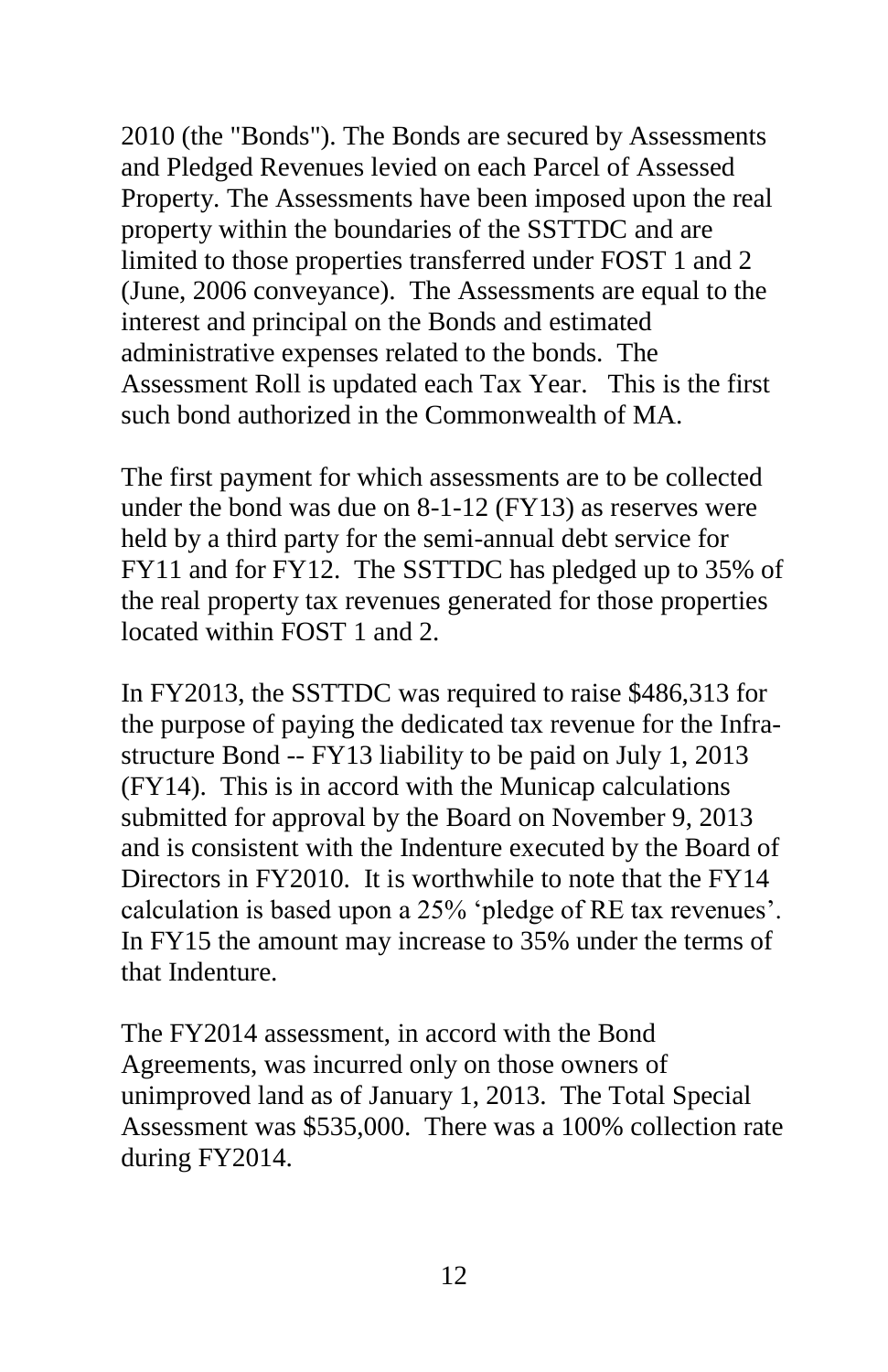This liability will continue until FY2040. The risk associated with this debt issuance presents two identifiable impacts:

- a. Reduces the available tax revenue for future bond issuance and/or operational expenses
- b. The required special assessment may elevate real estate taxes to levels greater than those property owners so levied as compared to those taxpayers in surrounding towns who own similar sized parcels of land.

### New Legislation and Impact on Land Assessment Bond (2010A)

The new legislation requires the Towns to collect all tax revenues and the special assessment for the funding of this bond. The starting date is unclear. In addition, within 30 days from the close of each quarter the Towns are required to remit the collected funds to the SSTTDC for payment of this bond. The practical effects of this language are yet to be determined but may pose an issue, over time, with respect to the timely payment of said bond.

#### Parkway Bond

The SSTTDC, utilizing a quasi-grant from the Commonwealth of Massachusetts, began construction on the East West Parkway in 2010. Below is presented a synopsis of the key terms of the Amended and Restated Memorandum of Agreement for the Implementation of Transportation Improvements for the Redevelopment of the South Weymouth Naval Air Station (the "Implementation MOA"), dated March 4, 2010, by and between the Massachusetts Department of Transportation ("MassDOT") and South Shore Tri-Town Development Corporation ("SSTTDC"). In brief, the SSTTDC is required to demonstrate to the Commonwealth that sufficient New State Revenues have been generated on site so as make the Parkway Bond debt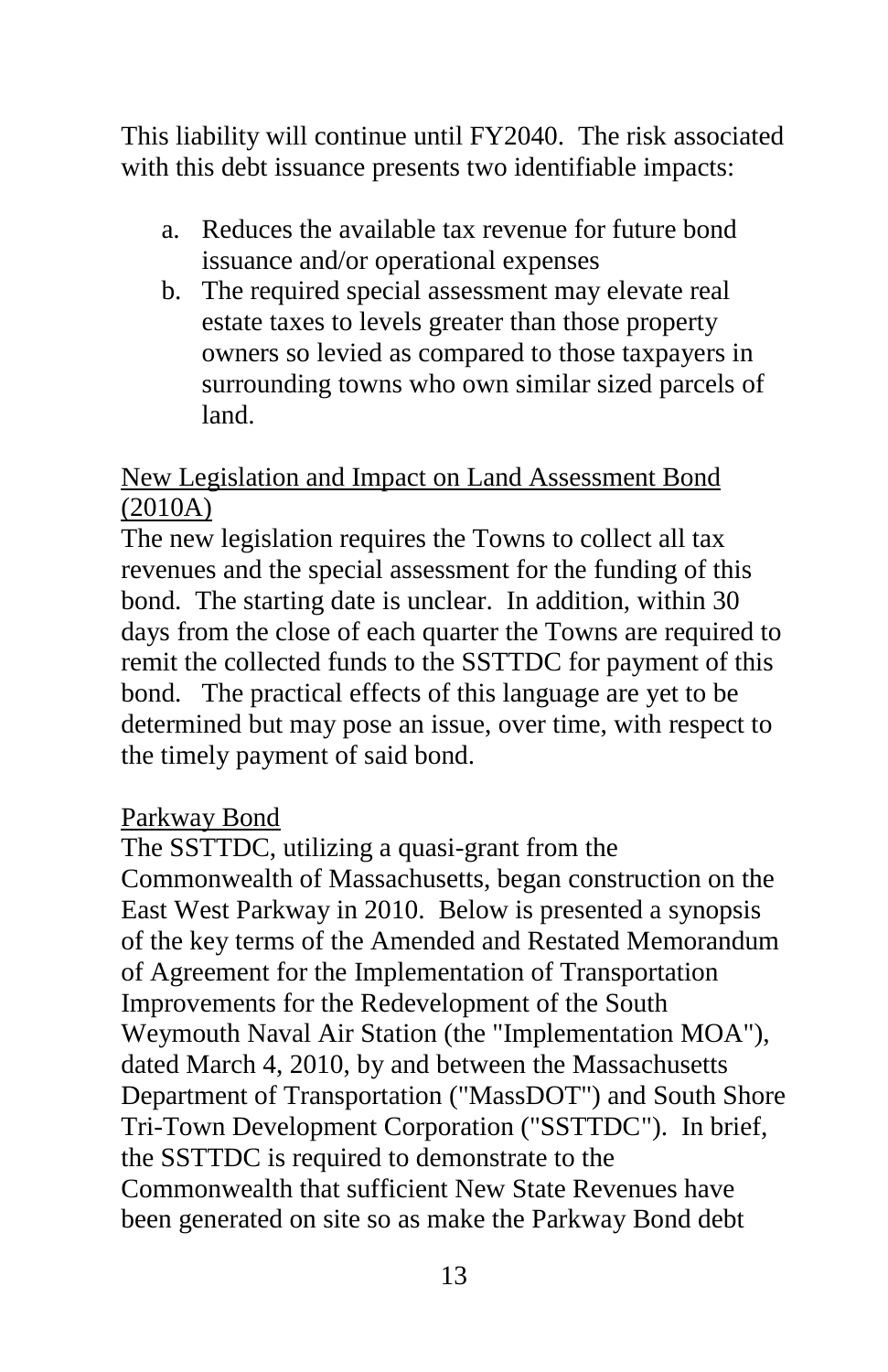service revenue neutral. If a difference exists between the annual debt service payment and the calculation for New State Revenues, the SSTTDC has guaranteed payment of the difference.

Detailed Discussion on the East West Parkway:

The Parkway is a vital component to the entire project. It is not only a source of transportation, but also affects the commercial development of the project. Fortunately, the first phase of the Parkway was complete as of August, 2013. However, financing for the final phase has not been identified. If due to the lack of a funding source and the Parkway incurs setbacks, the ripple effect will undoubtedly be detrimental to the project especially for commercial developers.

Currently, there is approximately \$45 million invested in the Parkway with an estimated total cost as high as \$90 million. The \$90 million can be attributed to improvements planned for the area surrounding the existing MBTA station and moving the Coast Guard Buoy Station to another location. Improvements there range from additional parking to the construction of a flyover bridge. It should also be noted that by moving of the existing buoy station, the cost is dramatically increased.

Aside from construction of the Parkway, improvements to Route 18 and existing Town roads are also a requirement to be completed by the end of Phase One under the current Reuse Plan. Route 18 is already identified as a high traffic road due to its hourglass-like layout, but the construction improvements will intensify this. This is a cause for concern mainly to residents of surrounding towns as their everyday commute to and from work may be in jeopardy. Business owners may also struggle with road improvements as they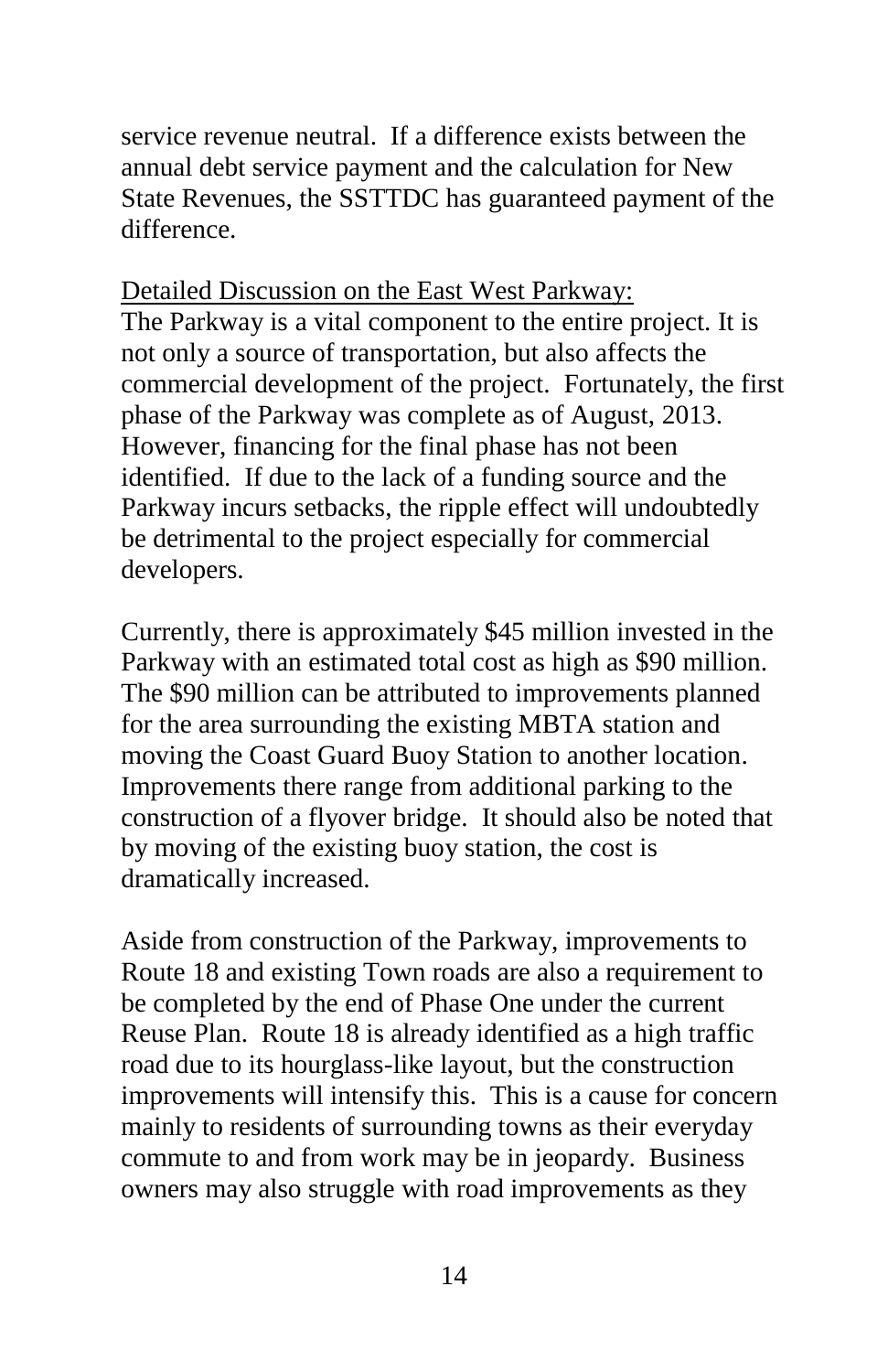have the potential to inhibit access to their location. In anticipation of this risk, certain precautions should be taken.

The commercial aspect of the project is influenced by the Parkway mainly for ease of access. Currently, SSTTDC has one road in and out of the development which is a cause for concern for commercial developers. The entire Parkway, when finished, will help attract commercial interest as workers would have easy access to employment and the developer will have easy access to commercial markets.

Currently, as each Phase contains commercial development and failure to have commercial entities on site will stall developmental phases. In addition, the lack of commercial space will negatively impact SSTTDC's tax revenue as commercial tax revenue is anticipated to raise approximately 66% of all tax revenues. As a result, failure to attract commercial developers places the Parkway as having a high impact on the overall success of the project.

The SSTTDC, utilizing a quasi-grant from the Commonwealth of Massachusetts, began construction on the East/ West Parkway. The following is a brief synopsis of the key terms of the Amended and Restated Memorandum of Agreement for the Implementation of Transportation Improvements for the Redevelopment of the South Weymouth Naval Air Station (the "Implementation MOA"), dated as of March 4, 2010, by and between the Massachusetts Department of Transportation ("MassDOT") and SSTTDC.

This summary is not intended to be a complete description of all the terms and conditions of the Implementation MOA, and the terms and conditions of the Implementation MOA shall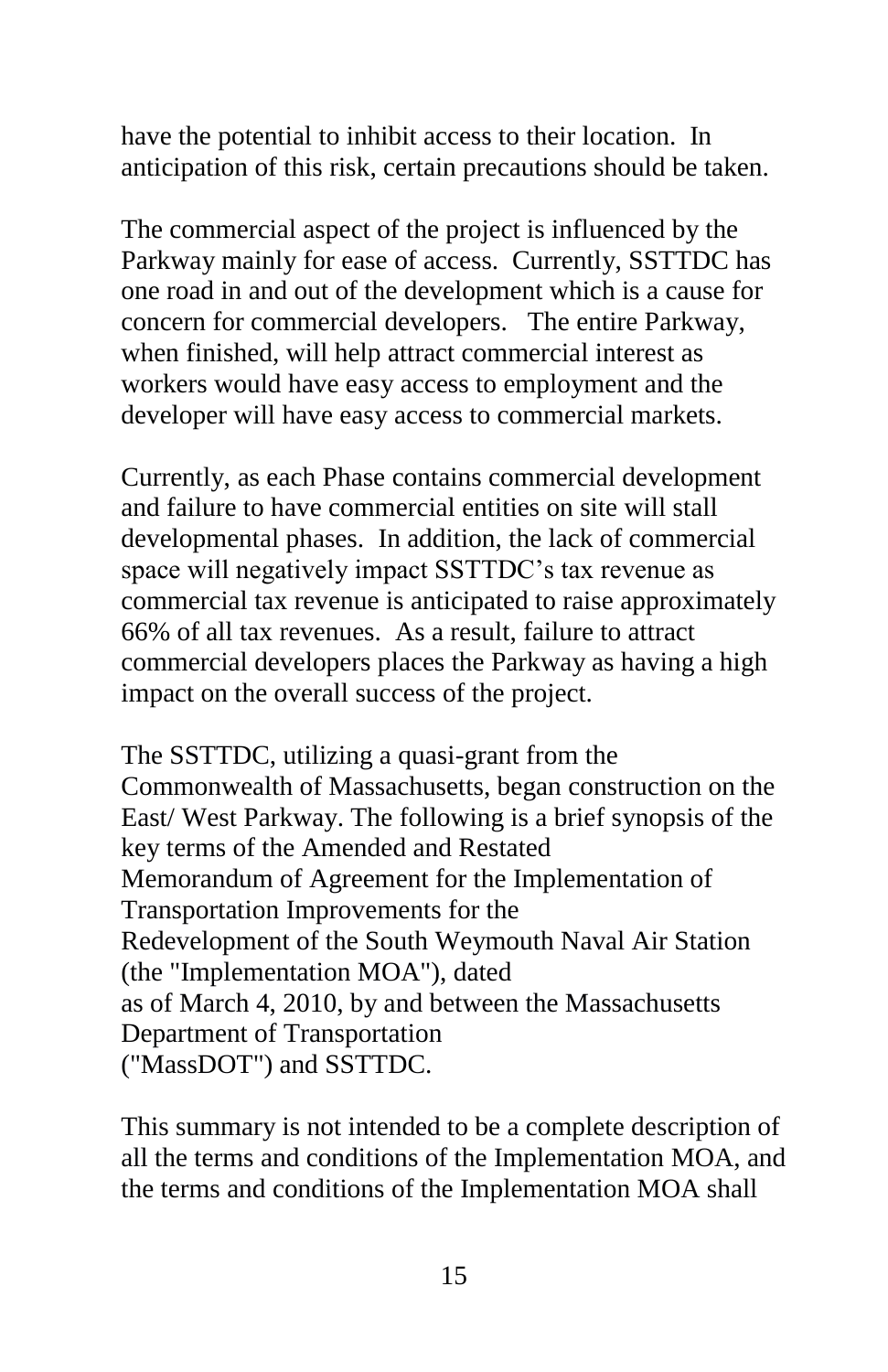be controlling in the event of any legal issue arising under the Implementation MOA.

- 1. The Implementation MOA addresses the procurement, permitting, design, right of way acquisition, construction and operation of the Parkway and the East Side Connectivity Improvements.
- 2. Once completed, the portion of the Parkway within the Base will be owned and maintained by SSTTDC and the portions of the Parkway outside the Base will be owned and maintained by the respective Towns. The portion of Route 18 to be widened between Route 3 in Weymouth and Route 139 in Abington will continue to be owned and maintained by the Commonwealth.
- 3. MassDOT will be primarily responsible for the Route 18 Widening Project and will use best efforts so that the Route 18 Widening Project will be completed and open to traffic no later than June 30, 2015.
- 4. The Parkway Project will be delivered in at least 2 phases. SSTTDC is primarily responsible for Phase 1 and has used its best efforts so that Phase 1 was substantially complete as of December 31, 2013. MassDOT will assist SSTTDC by providing overthe-shoulder design, right of way acquisition and procurement review for Phase 1. SSTTDC will also be primarily responsible for Phase 2 and the East Side Connectivity Improvements. MassDOT will assist SSTTDC by providing over-the-shoulder design review and right of way acquisition for Phase 2 and the East Side Connectivity Improvements.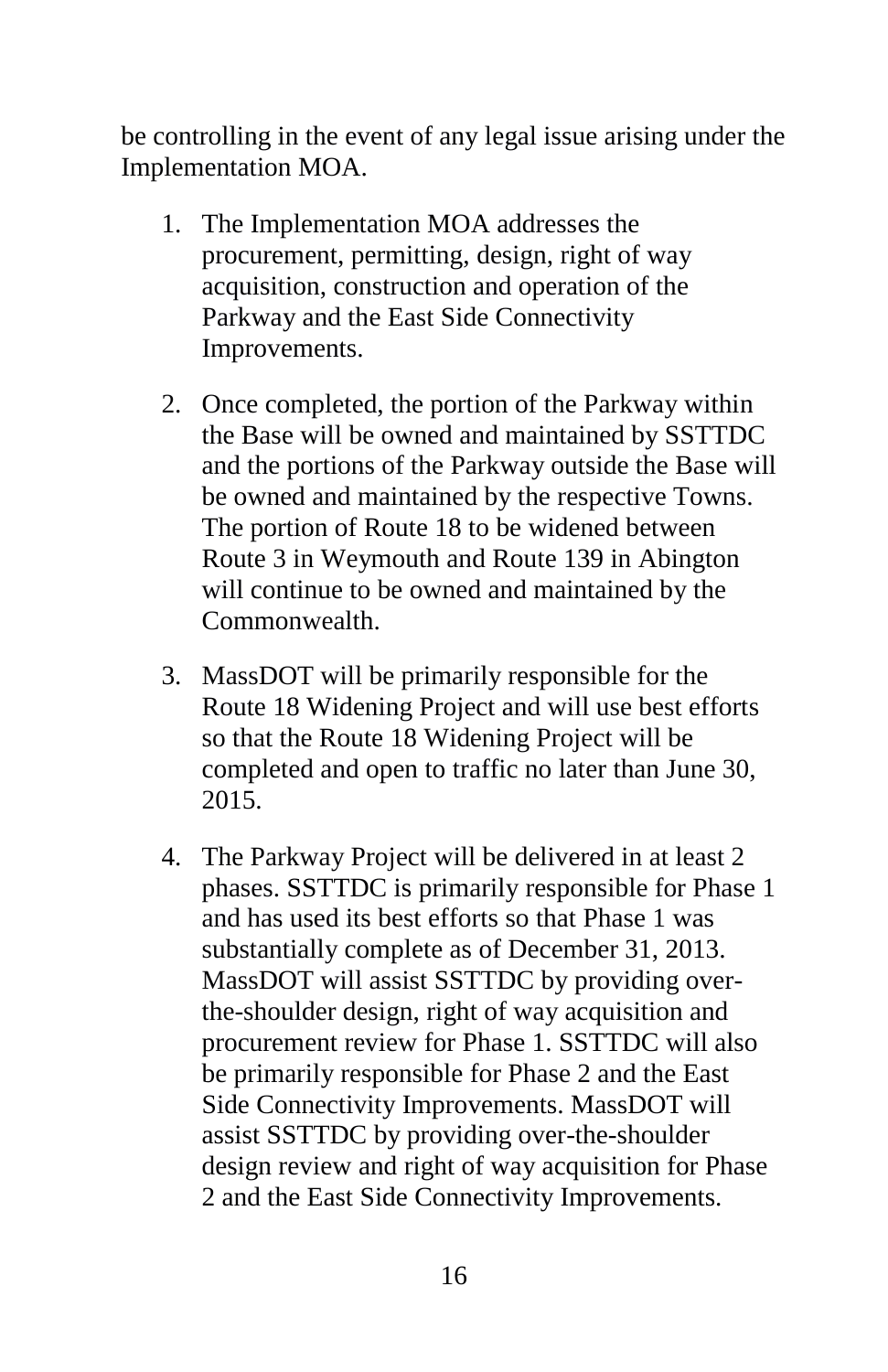- 5. MassDOT will spend up to \$15 million for the procurement. If the costs for such portion of Phase 1 were to exceed \$15 million, *SSTTDC* would be responsible for any excess costs, unless caused solely by acts or omissions of MassDOT or its contractor. Costs to date have not exceeded the \$15 million.
- 6. MassDOT will undertake the abatement, removal and disposal of asbestos-containing materials in Hangar 1 as part of its portion of Phase 1. In other respects, *SSTTDC* indemnifies MassDOT regarding ACM and other hazardous materials and agrees to name MassDOT as an additional insured on environmental insurance policies related to the Parkway Project.
- 7. The MOA addresses efforts to coordinate work between the portion of Phase 1 to be constructed by SSTTDC and the portion to be constructed by MassDOT.
- 8. The MOA addresses the use of Federal Funds for portions of the Parkway Project. The Delahunt Earmark will be used for the Route 18 Widening Project and the Kennedy Earmark will be used for the South Weymouth Multimodal Center and, if available, for SSTTDC's Phase 1 Parkway Project. The parties shall enter into a separate agreement regarding the design and reconstruction of the South Weymouth Multimodal Center. Federal funds are being directed and spent by MassDOT and do not flow directly through SSTTDC.
- 9. The MOA requires that the redevelopment of the NAS will generate annual New State Tax Revenues (by definition calculated as total sales taxes, personal income tax and hotel tax revenues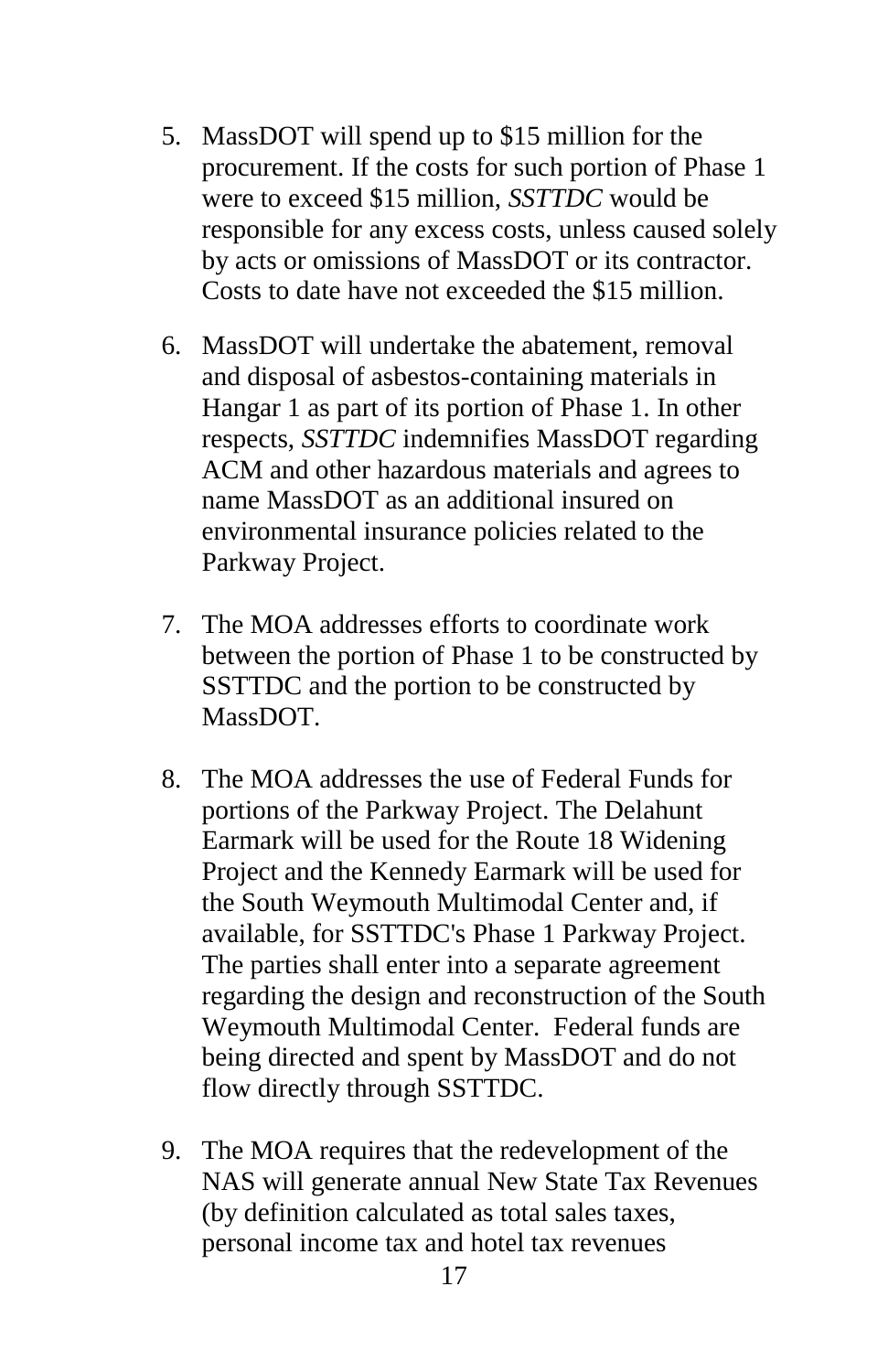generated by development at SSTTDC) will be at least 1.5 times greater than the annual Debt Service Costs of the Parkway Bonds.

10. If the cumulative amount of New State Tax Revenues received in any fiscal year is less than the debt service for the Parkway Bond, the SSTTDC is required to make a Deficiency Payment to the Commonwealth of MA in order to reimburse the Commonwealth for the portion of the Debt Service Costs not covered by the New State Tax Revenues. This contingent liability will exist annually for the life of the issued bond.

Parkway Deficiency Payments

Generally, the annual MA General Obligation for the Parkway debt service payment is approximately \$1.9 million. This amount forms the baseline in the calculation for new state revenues. The difference between the debt service payment and the annual calculation for new state revenues generates any parkway deficiency. All parkway deficiencies must be certified by the MA DOR.

The FY2011 deficiency payment certified by the MA DOR in accord with the Agreement was \$756,978 as was based upon FY2010 construction. The SSTTDC, by agreement with the Secretary of Administration and Finance was required to make the deficiency payment by June 30, 2013.

For Fiscal Year 2012, a deficiency was certified by MA DOR. Based upon FY11 construction values of \$59,254,086, new state revenue yielded \$1,642,530 with a deficiency of \$232,970 to be paid by June 30, 2013.

For Fiscal Year 2013, a deficiency was certified by MA DOR. Based upon FY12 construction values of \$59,254,086,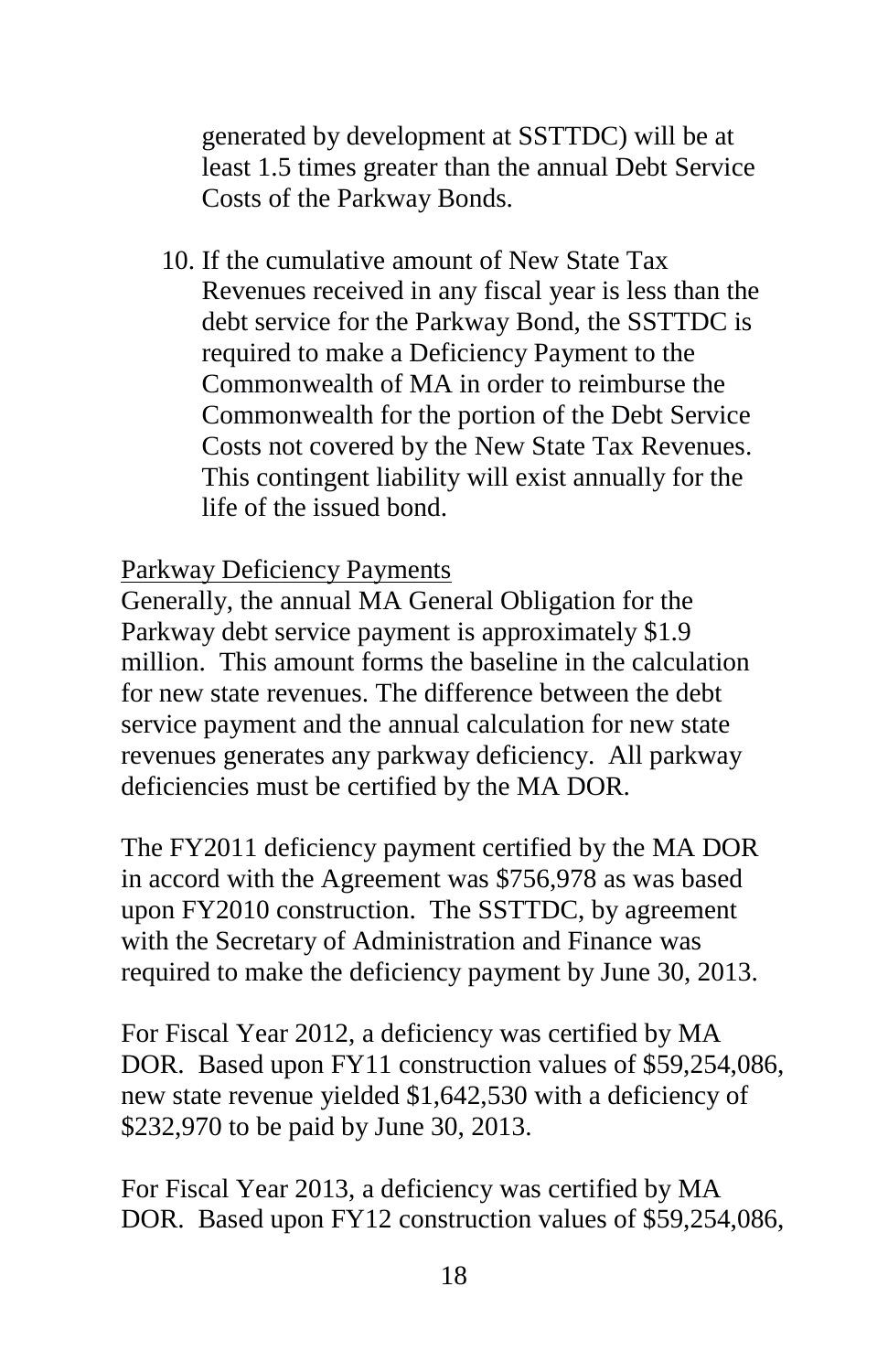new state revenue yielded \$1,642,530 with a deficiency of \$232,970 to be paid by June 30, 2014.

For Fiscal Year 2014, a deficiency was certified by MA DOR. Based upon FY13 construction values of \$9,379,636, new state revenue yielded \$497,197 with a deficiency of \$1,375,128 to be paid by June 30, 2015.

As there was little construction at Southfield during FY2014, the same trend for seven digit deficiency is anticipated for FY2015 to be paid in FY2016.

However, despite being offered to make payments for each of these deficiencies, the Assistant Secretary of Administration and Finance asked the SSTTDC to 'hold' off sending the checks. As a result, the payments due in FY2013 and FY2014 are being held the SSTTDC.

Notwithstanding the foregoing, the following checks were written to cover all Parkway Deficiency known or discoverable contingences during FY2014:

- a. \$290,093 in the event the Secretary of Administration and Finance requires payment of additional sums for the reserve
- b. \$1,375,128 for the assessed FY2013 parkway deficiency
- **c.** \$232,970 for the assessed FY2012 parkway deficiency. It should be noted that in the event that this payment is not required by the Secretary of Administration and Finance, the total amount is to be refunded to LNR in accord with a written agreement with the SSTTDC dated April 26, 2013 as ALL of these funds were paid by LNR for the sole purpose of paying their liability under the Parkway Agreement.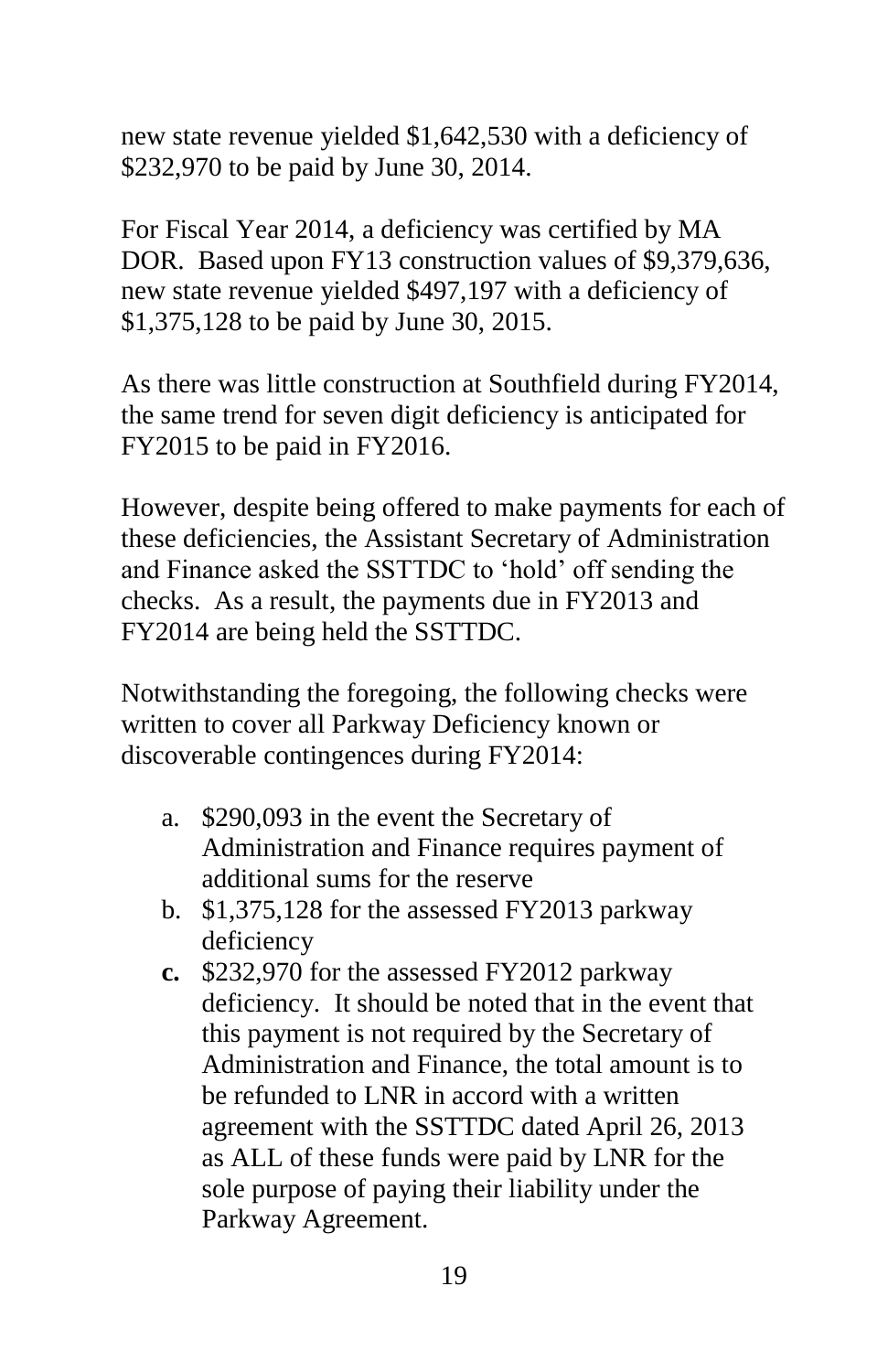In addition, the SSTTDC is required to convey to the Commonwealth the total sum of \$500,000 as security for payment. As of the date of this writing, the funds held by the Commonwealth total \$290,093. This reserve is being requested to be applied to the FY11 deficiency payment (See Below).

#### Parkway Reserve

On December 27, 2012, South Shore Tri-Town Development Corporation ("SSTTDC") and LNR South Shore, LLC ("LNR") requested that the Commonwealth consent to the release of the financial security posted by SSTTDC and LNR as a condition of the Commonwealth's issuance of the Parkway Bonds pursuant to the Amended and Restated Memorandum of Agreement on Financing for the South Shore Tri-Town Development Corporation's Parkway dated March 4, 2010, as amended by the First Amendment thereto dated June 15, 2010 (the "First Amendment"). SSTTDC and LNR also requested confirmation that each entity shall have no obligation for any shortfall in annual new state tax revenue required to meet debt service costs for fiscal year 2013 or beyond.

As reasons for this request, the SSTTDC cited section 6(c) of the First Amendment of the MOA that states that SSTTDC will have no obligation to maintain a \$500,000 cash reserve (the "Cash Reserve") and LNR will have no obligation to maintain its \$1 million letter of credit (the "Letter of Credit") for purposes of the payment of any actual shortfall in annual new state tax revenue required to meet debt service costs for fiscal year 2013, provided the following conditions are met:

> 1. LNR conveyed land at SouthField to developers obligated to construct no fewer than 100 residential units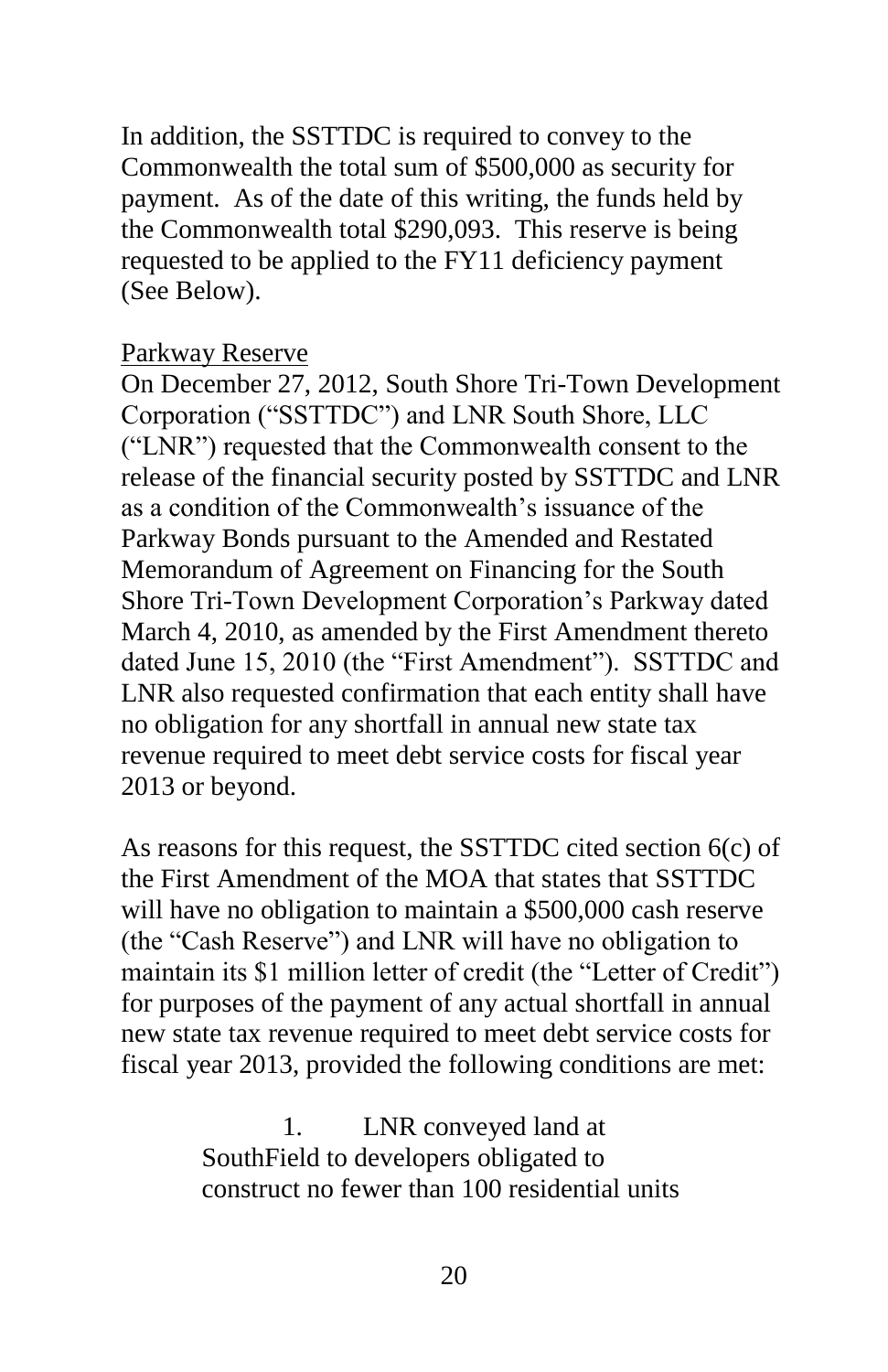having a sales value of not less than \$30 million by June 30, 2011; *or*

2. LNR conveyed land at SouthField to developers obligated to construct no fewer than 200 residential units having a sales value of not less than \$60 million by June 30, 2012; *and* 

3. On or before December 31, 2012, the Chief Financial Officer of LNR (or its parent company) delivers to the Commonwealth a certification under penalty of perjury that LNR's parent holding company has a tangible net worth equal to or greater than \$200 million dollars, together with certified copies of the most recently issued financial statements for such entity prepared in accordance with GAAP evidencing such minimum net worth.

Condition #1 was met with the April 28, 2011 sale of 6.07 acres of land at SouthField to John M. Corcoran & Co. LLC for the construction of 226 multi-family apartment units. The collective sales value of these units is well in excess of the required \$30,000,000 (\$132,743.36 per unit). The sales value of these units is [certified construction cost as defined in building permit  $= $27,389,893$  plus the land sale of \$6,780,000] \$34,169,893. Condition #3 was met with the submittal of a certified accounting of the LNR's financial statements.

As SSTTDC and LNR had met the conditions set forth in Section 6(c) of the First Amendment, they requested the Commonwealth release the Cash Reserve and Letter of Credit and confirm that SSTTDC and LNR shall have no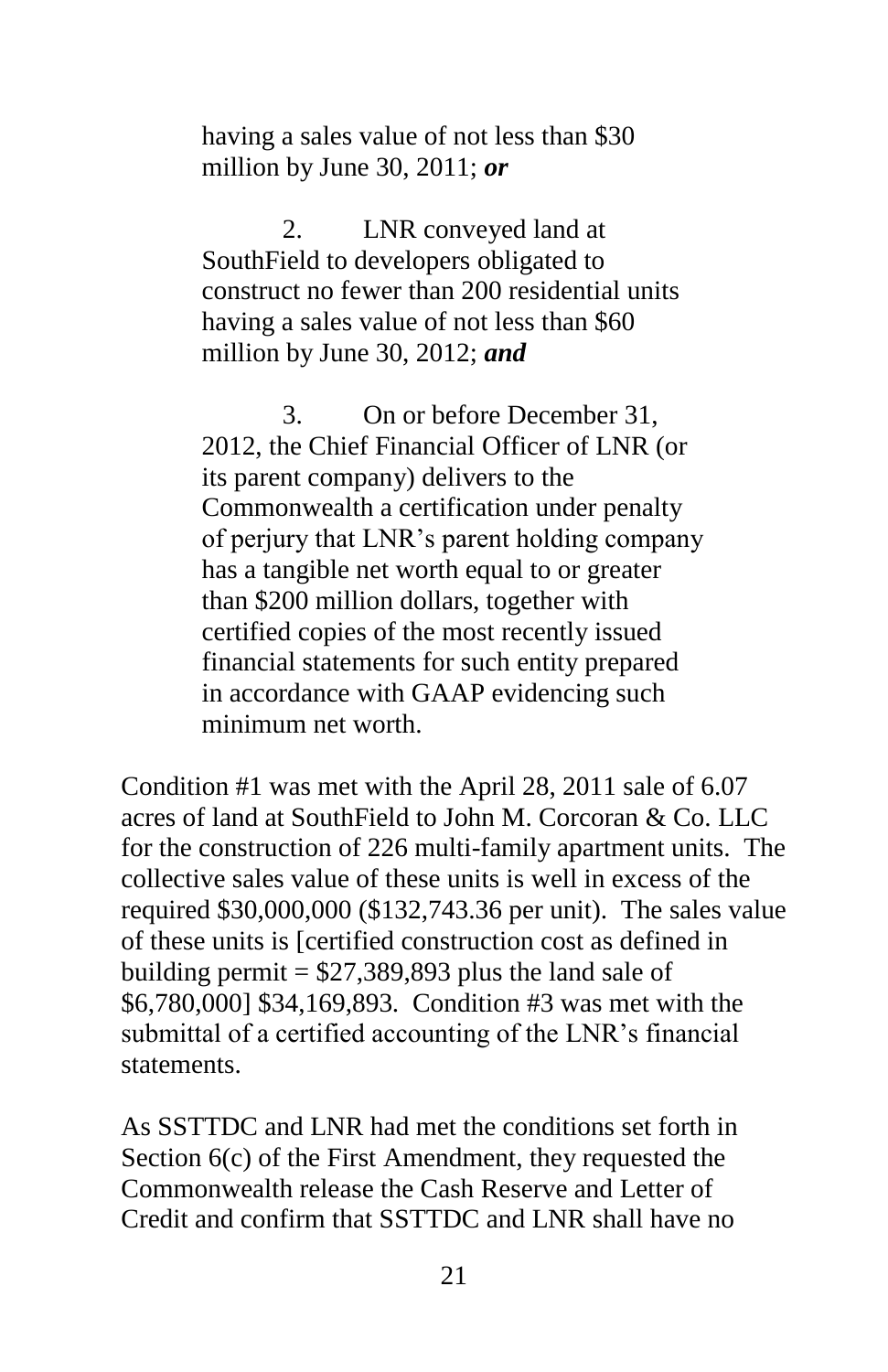obligation for any shortfall in annual new state tax revenue required to meet debt service costs for fiscal year commencing in FY2013. The SSTTDC amount in controversy is \$290,092.50.

During a July 10, 2014 conference call with MA Administration and Finance Undersecretary, Scott Jordan, the Undersecretary verbally agreed that the reserves should be released and the amount of \$290,092.50 should be applied to the FY2011. However, written confirmation of that determination/conversation has not been received by the SSTTDC as of the date of this writing.

#### Summary of Parkway Deficiency Payments as a Risk to the SSTTDC Operational Budget

The risk for having to annually accommodate deficiency payments is apparent given the fact that the SSTTDC may not have sufficient revenues to make capital contributions to its infrastructure or to fully fund its operating costs including but not limited to payments to the Towns for the provision of municipal services. The clear language of the Agreement states that "the SSTTDC shall annually ensure that it has sufficient revenues to make any such required Deficiency Payments …. (see section 5(c) of the Agreement).

If construction continues to lag behind the projections articulated in the Parkway Bond issuance, then revenues will be diverted to payment of these obligations rather than investing in constructing roads and water and wastewater systems as required under the Reuse Plan (see section IV Infrastructure Improvements). Failure to achieve the goals of infrastructure improvements in Phase 1 will prohibit transition into Phase 2 of the redevelopment as required under the Reuse Plan and thereby delaying the four year time line for Phase 1 established under the Reuse Plan.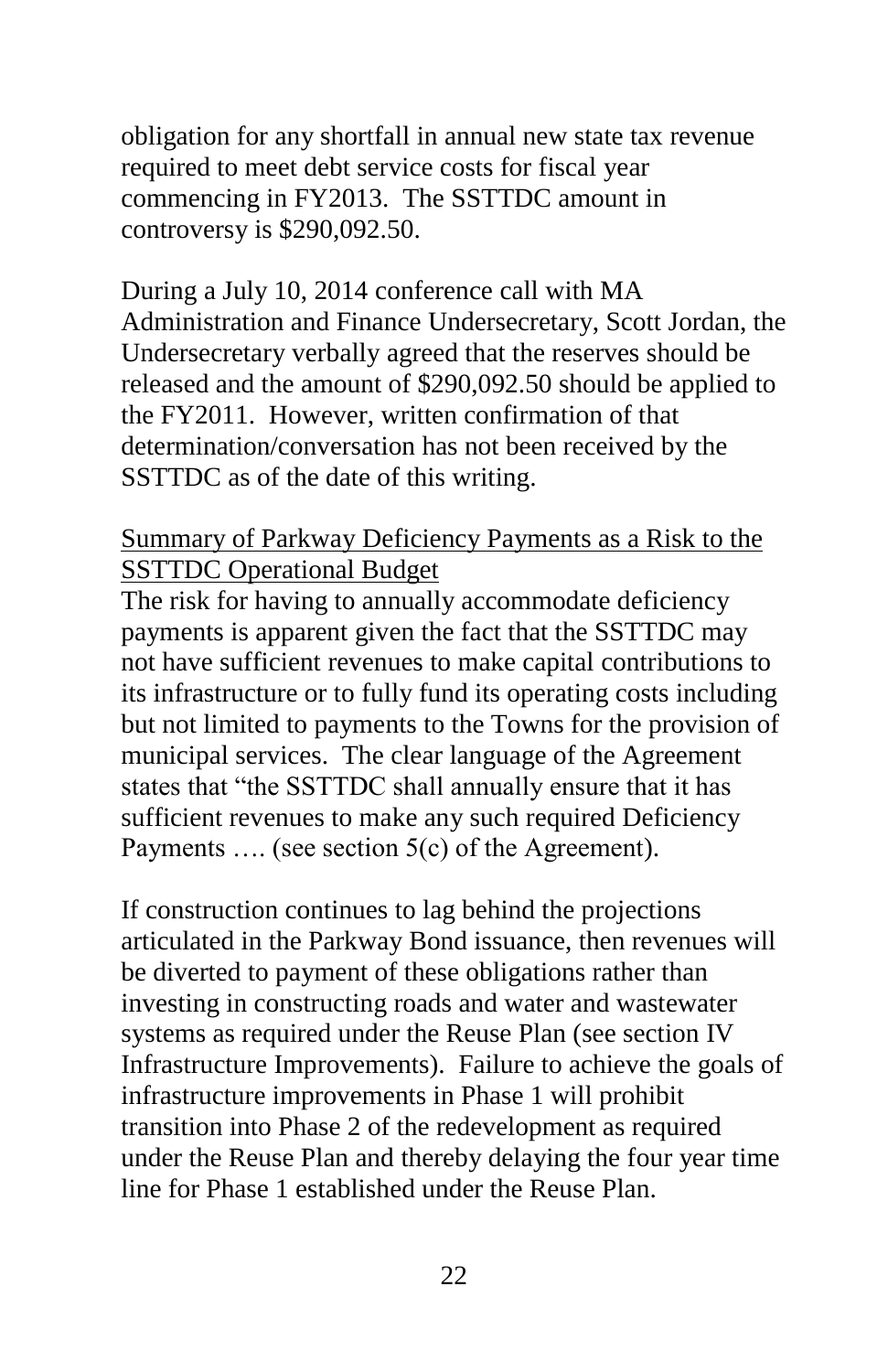New Legislation and Impact on the Parkway Completion The new legislation clearly states that any additional financing by the Commonwealth for the completion of the parkway or for the so-called east side improvements are subject to the Commonwealth's capital plan and its statutory debt limit. The practical effects of this language are yet to be determined.

New Legislation and Impact on Parkway Deficiency Included in the new legislation (Senate Bill 2347), there is a provision contained in Section 34 that the Secretary of Administration and Finance in conjunction with the Secretary of Housing and Economic Development **may** negotiate an amendment to the Parkway Agreement whereby deficiencies for the years 2013 through 2018 may be deferred until the beginning of fiscal year 2019. Deficiencies for those years may be extended to additional fiscal years if it is determined that the deferral is fiscally responsible and serves the public interest. However, for each year the Parkway Deficiency must be calculated in accord with the Memorandum of Agreement. The practical effects of this language are yet to be determined.

### Overall Issues

It is evident the Parkway Agreement poses substantial risks to the financial stability of the SSTTDC as the SSTTDC must focus on acquiring financing for the Parkway and finish what is essentially  $\frac{3}{4}$  completed. With financing, the Parkway can be completed. The SSTTDC must then insure that off-site road improvement can also be achieved. The completion of the Parkway will be a significant factor in determining the future success of SSTTDC.

## **Parkway:**

 Vital factor in transportation and commercial development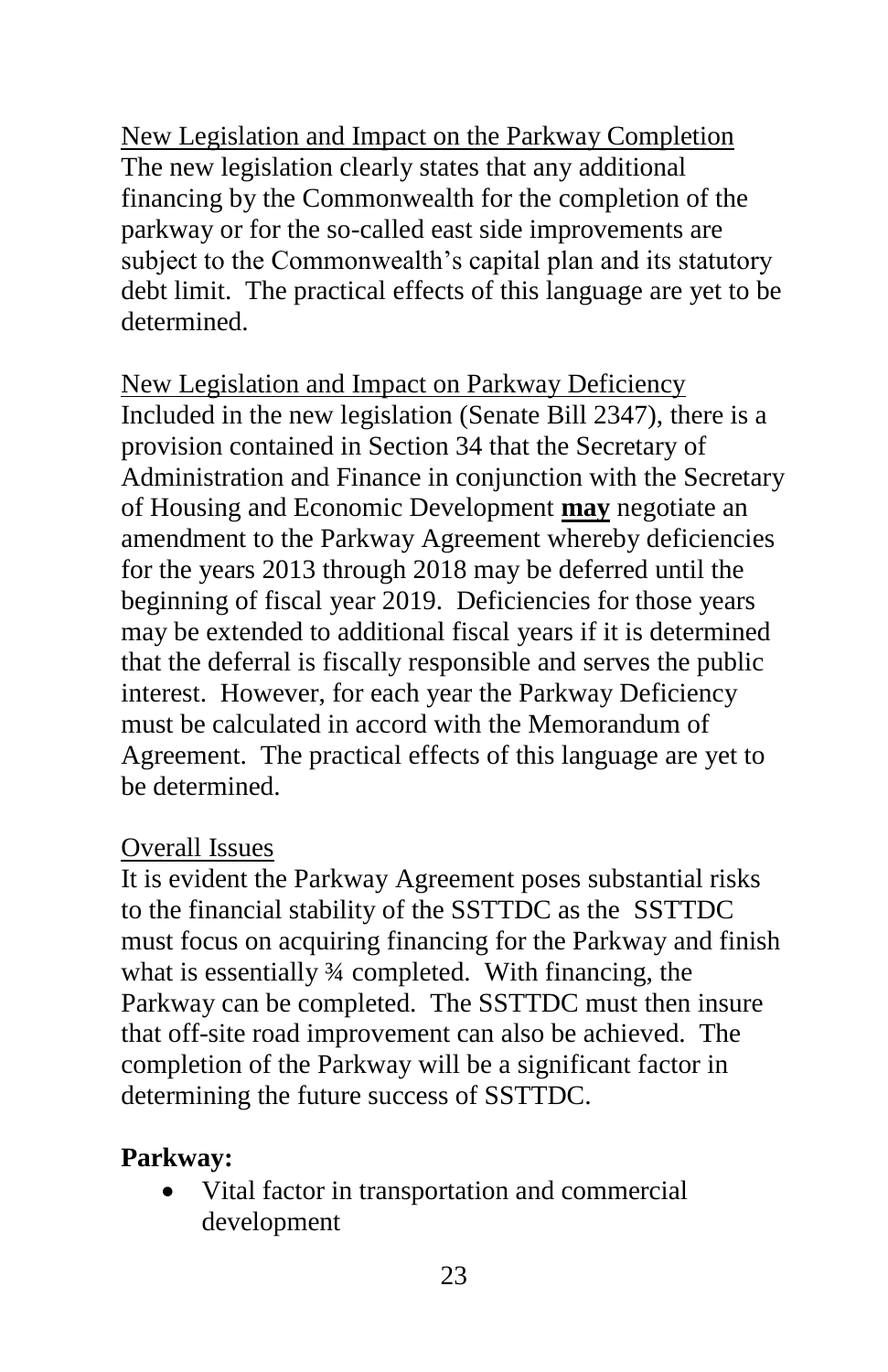- Currently: \$45 million invested; renovations still needed to Route 18, MBTA Station, possibly relocation of Buoy Station, and Parkway road completion Trotter Road.
- Effects: Failure to complete Parkway will likely result in slowed, if any, sale of commercial land
- Lack of commercial enterprises at SouthField will result in large deficiency payments to the Commonwealth that will have a negative effect on the operational budget for the SSTTDC.

### Other Sources of Revenue:

SSTTDC needs to be able to generate enough revenue to both remain operational and to finance necessary phasing requirements. As soon as its revenue begins to fall under certain estimates its ability to continue financing essential capital projects will come into question. Since SSTTDC is a unique entity, its revenue stream centers on three main sources of revenue:

- a. Taxes,
- b. Entitlement fees (to a maximum of \$4M that is due to be reached during FY18),
- c. Building permits.

Through FY14, building permit fees and real estate taxes comprised the majority of its revenue but this is mainly due to the fact that two large residential projects are in the process of being completed. If construction were to continue to lag behind projections, SSTTDC would be required to rely solely on its tax levy for support of its operations.

SSTTDC's reliance on a few sources of revenue means that each category must remain consistent from year to year. For instance, Entitlement fees and building permits will decrease as construction decreases; decreased construction will result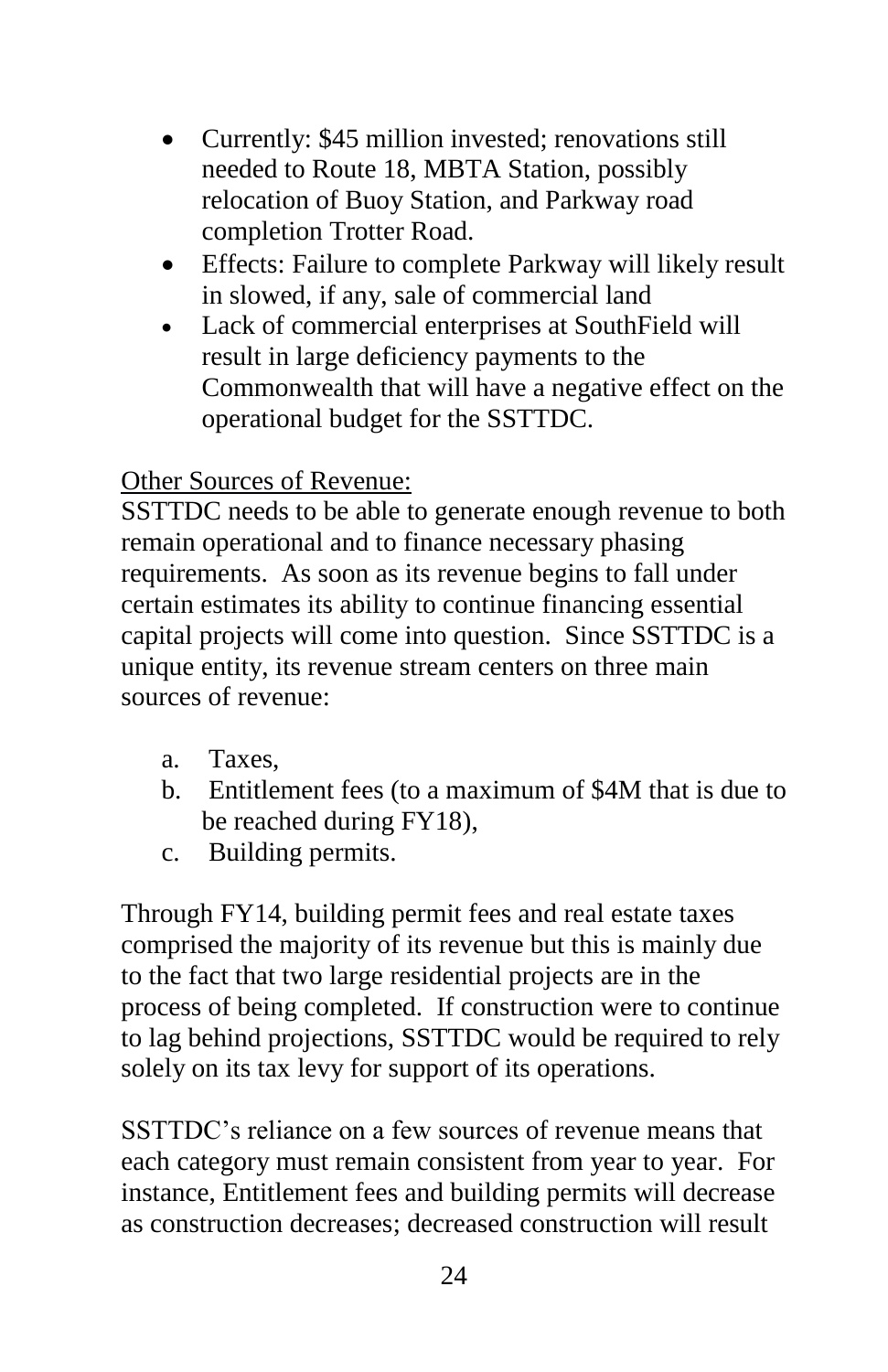in a lower or no 'new growth' tax revenues. Since financing for capital projects plays a large role for infrastructure improvements anything that adversely impacts these sources of revenue is clearly identified as a risk. Fiscal Year 2014 revenues when compared to FY12 and FY13 revenues dramatically demonstrate the need for construction to continue.

The flow of new commercial projects will keep a steady stream of Entitlement Fees building permit fees and tax revenue to finance the infrastructure needs of the SSTTDC. New residents and commercial vendors, yields increased tax revenue that will allow for increased debt service costs within the operating budget of the SSTTDC. Commercial projects will also minimize, if not eliminate, the need budgeting any parkway deficiency as job creation is the strongest component in the calculation for the Parkway Deficiency.

New Legislation and Impact on Entitlement Fees The proposed new legislation requires the DDA with the Master Developer to be renegotiated. Included as a provision within the DDA, the master developer is required to pay an entitlement fee for each parcel of land sold by LNR up to a total of four million dollars.

Under this contractual agreement with LNR, LNR is required to make certain payments in accord with that agreement and its development schedule. Under the terms of the Agreement, the SSTTDC will receive fewer such annual payments over the life of the agreement. The future of these payments is uncertain given the new legislation.

#### New Legislation and Impact on Inspectional Fees and Services

The new legislation requires that each of the three towns assume all typical municipal services as of January 1, 2015.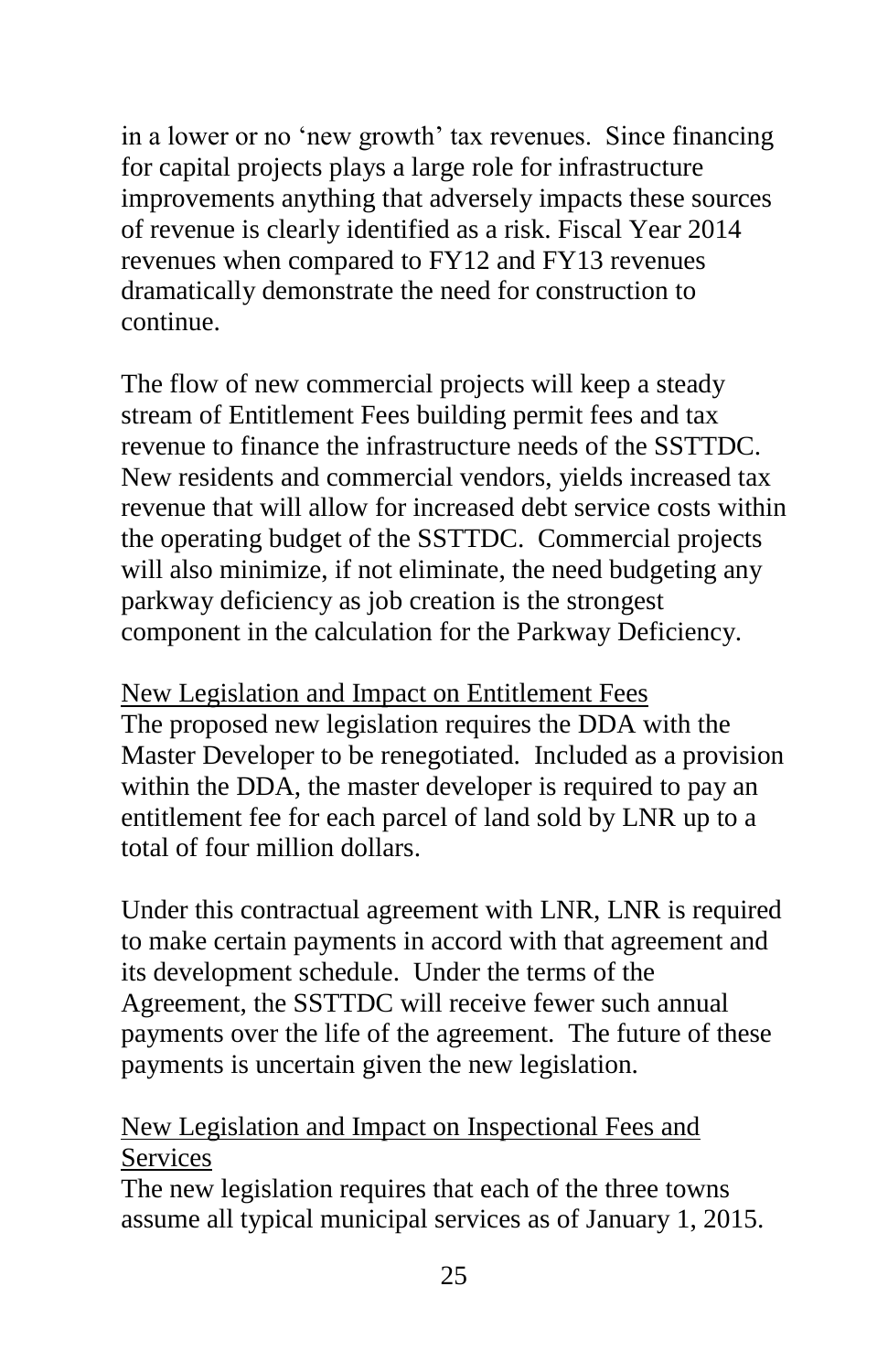However in another section of the new legislation it states: "each town's inspectional services department will be responsible for issuing and enforcing building permits and certificates of occupancy for construction activities occurring within the respective town's borders". There may be a conflict with respect to these two sections. Regardless, the result will be a smaller revenue budget for the SSTTDC for such services. However, the practical effects of this language are yet to be determined.

### New Legislation and Impact on Expenses

The new legislation requires the each of the three towns to assume all typical municipal services as of January 1, 2015. Clearly the result will be a smaller budget for the SSTTDC for such services. However, the practical effects of this language are yet to be determined.

### FY2014 BUDGET

### **Revenues and Expenses**

#### Revenues

It is obvious that the SSTTDC needs to reserve any funds available after ordinary and necessary expenses are paid for given the uncertainties of development and the resulting need to fund any parkway deficiency payment and infra-structure improvements. Excess revenues are available only after SSTTDC has met its own operational expenses.

Revenue and expenses are an obvious risk for any enterprise. It is a heightened risk for SSTTDC because if Entitlement Fees and Building permits are not collected, taxes become the sole source of revenues. Given that revenues are committed to debt service and the Parkway 'clawback', then operational expenses will be adversely impacted.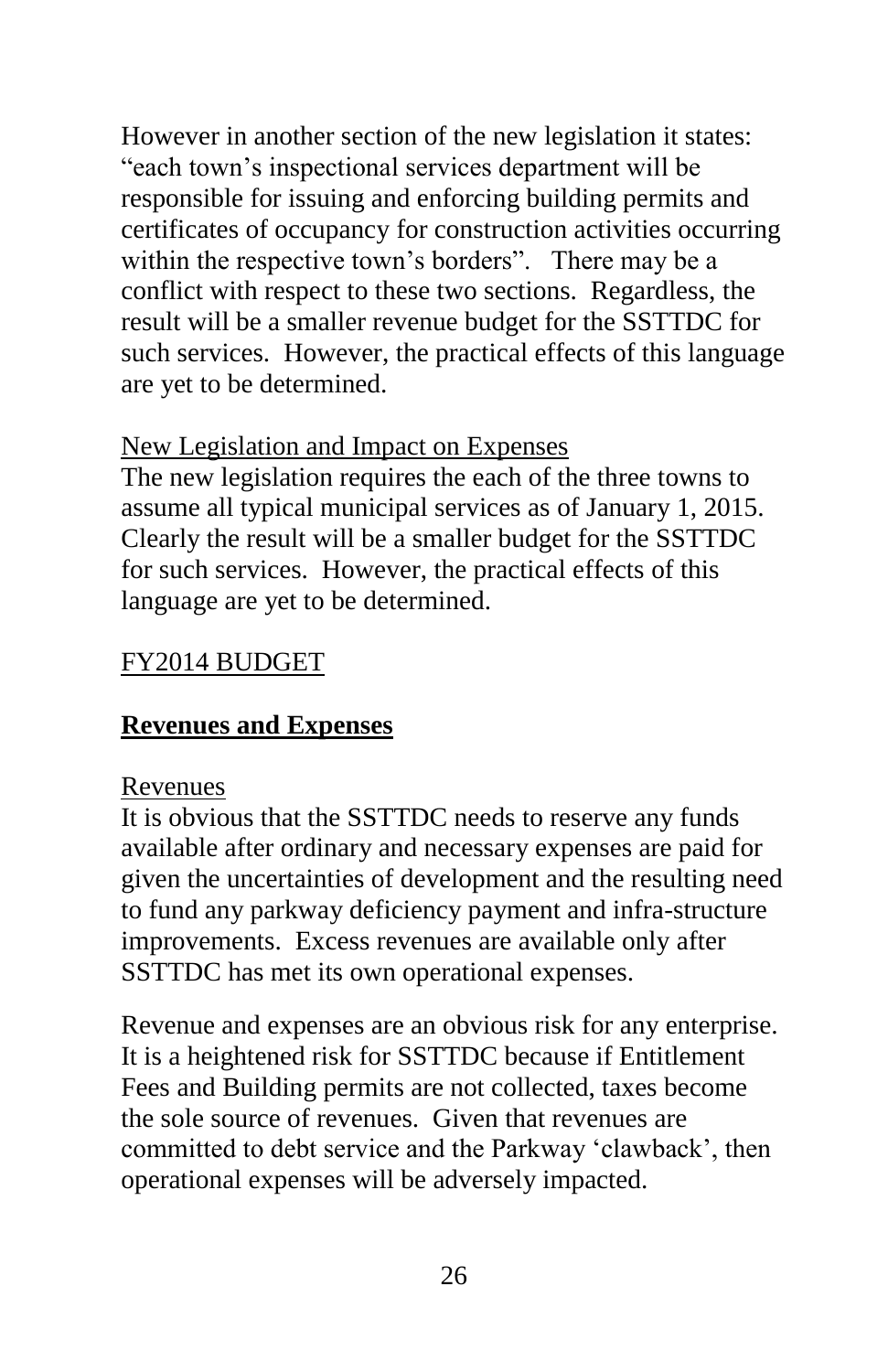Collected tax revenues for Governmental Activities for FY14 increased by approximately \$523,000 from the FY13 level of \$2.3 million. The increase is due to the fact that construction had commenced in prior years and certificates of occupancy had been issued on or before January 1, 2013, therefore these properties had been added to the tax base calculation. The collection rate for all five years (FY09 through FY14) was at or near 100%.

A parkway deficiency assessment was also charged to LNR, the Master Developer, in the amount of \$375,686.35 under the terms of the Parkway Agreement (see below) for which LNR was a signatory. Under the terms of the agreement and as a result of a FY13 deficiency in 'new state revenues' calculation, the SSTTDC is able to recover some of that deficiency through the means of an assessment that is based upon the value of commercial property. As LNR was the sole owner of commercial property during FY13, it was the sole owner upon whom an assessment was made during FY14. LNR had failed to make that payment.

In addition, under the terms of the 2010A Bond issued by the SSTTDC, certain lands in FOST 1 and FOST 2 are assessed to help pay the debt service. The total of the FY2014 assessment to land owners was \$535,000 and was 100% collected as reflected in the Special Assessment revenue line item, certain refunds were made for overpayment in FY2013 thereby yielding the sum recorded in this line. This is a declining assessment over time.

Despite the foregoing, Fiscal Year 2014, revenues were sufficient to cover operating expenses.

Future Revenue risks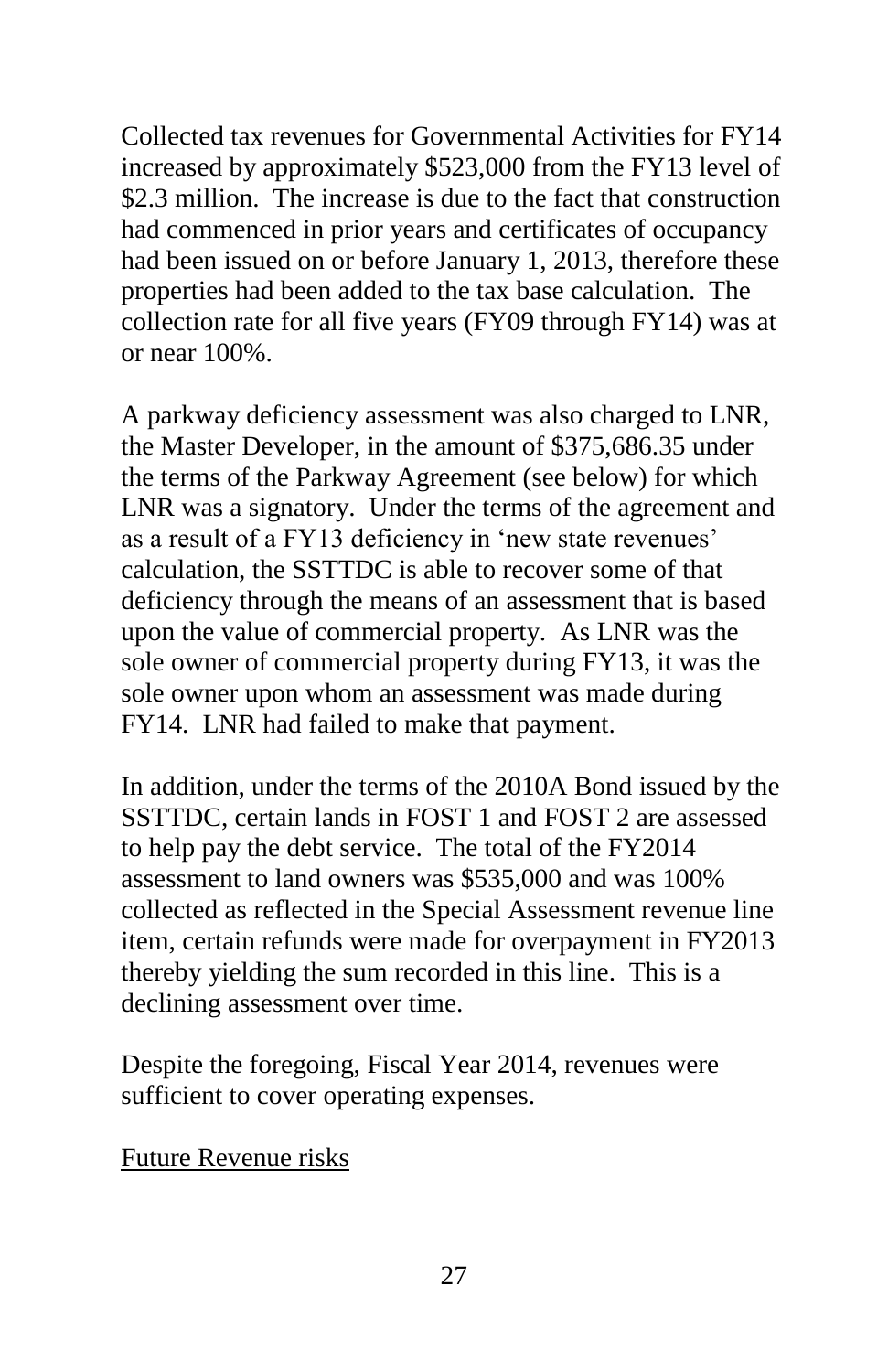- Currently: SSTTDC relies on tax revenues, entitlement fees, and building permits as revenue sources. Taxes constitute roughly 2/3 of its revenue.
- Effects: Lack of the construction effort will result in lack of entitlement fee and building permit revenue. Revenues need to be conserved for contractual obligations for infrastructure needs; distributions to towns as stated in Reuse Plan will severely hamper the project.

#### Expenses

Operating expenses include depreciation, maintenance and repairs to capital assets and operating expenses associated with operations. The FY14 approved budget was set at \$6,574,276. Of that amount, \$220,264.95 was approved for the FY14 overlay for abatements account required under GL c. 59. In addition to the FY14 approved budget, funds were included as a carryover for FY13 general fund encumbrances most of which was reserved for payments to the Commonwealth as a result of the FY12 Parkway Deficiency approved by the Commissioner of Revenue and assessed on the SSTTDC during FY2013. This DOR assessment was required to be raised and appropriated during FY2014 as a condition precedent to the certification of its FY2014 tax rate (see RECAP submittal).

Snow removal required an additional appropriation of \$65,100 due to extreme weather conditions during the winter of 2013-2014.

Personnel costs remained at approximately one quarter of the operating budget despite the addition of staff. More significant however was the increase in the cost of governmental services provided by the SSTTDC. The increase in these expenses was due to the fact that the SSTTDC is now required to pay for typical governmental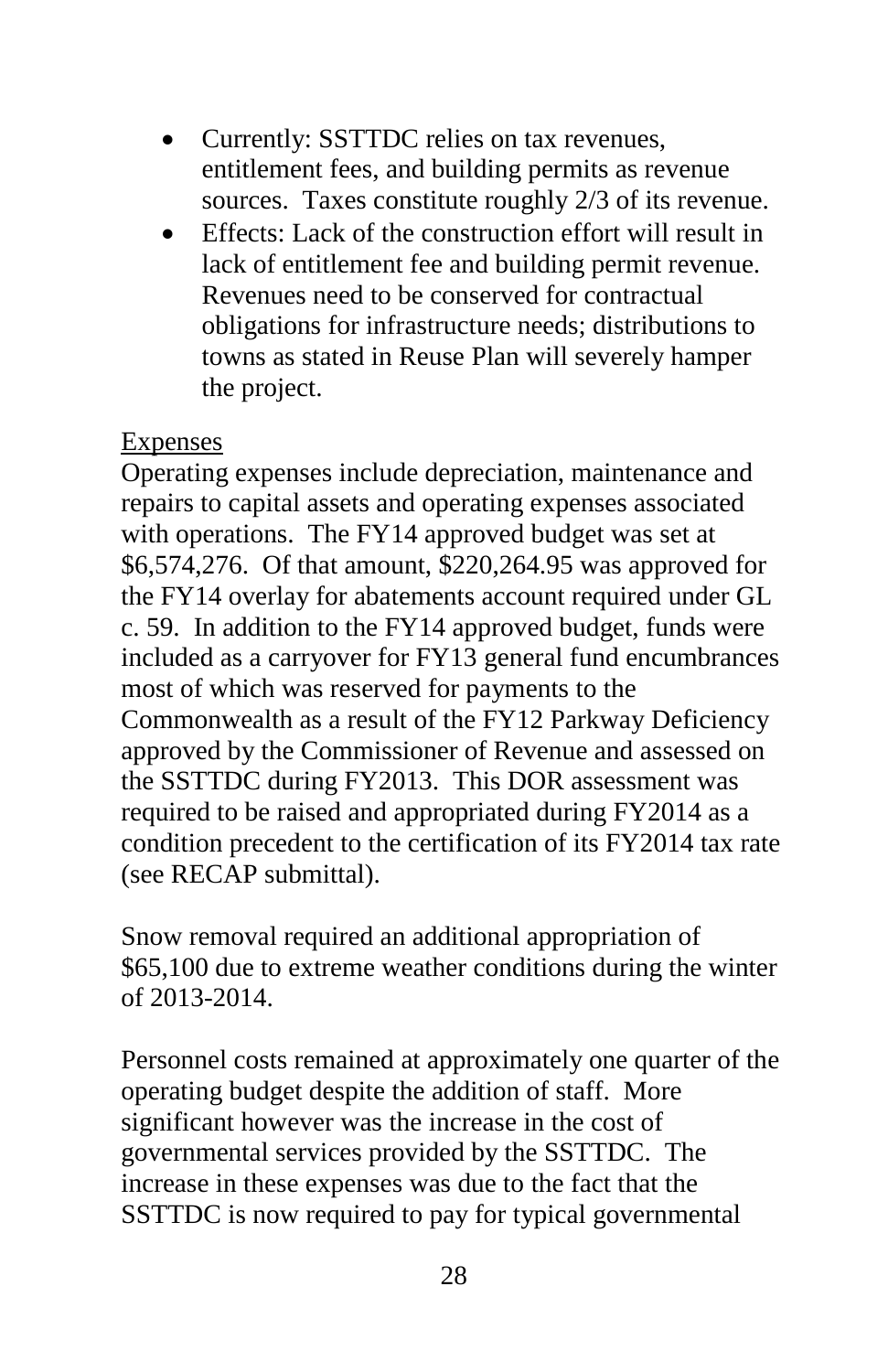services to its residents such as: education, police, fire and public works.

Education expenses during FY14 slightly increased over the amount paid in FY2013. This expense includes both tuition and transportation for all school-age children, SPED included. It is directly related to the number of students living on site. Currently, there are approximately 23 school age children attending Weymouth Public Schools. The SSTTDC is obligated under the Enabling Legislation to make payments towards that education. The projections reveal that as residential units are constructed more students will reside within the project. This one expense may dramatically increase and negatively affect the SSTTDC from having available revenues for capital improvements if residential construction out paces commercial development. This is true in any community. However, for the first time, the SSTTDC became eligible to receive Chapter 70 reimbursement that totaled \$51,000 during FY2014 that helped to offset the cost of educating children residing in Southfield.

#### **Property Values**

Real Estate property values in the SSTTDC are submitted annually by the Board of Assessors (Membership: Dennis Robson of Rockland, Jack Pistorino of Abington and Pamela Pantermoller of Weymouth) to Massachusetts Department of Revenue for certification in accord with MA General Law Chapter 59. Once certified, the Board of Assessors is able to determine the tax rate for the SSTTDC. The chart below reveals that property values increased. This is due to the construction of residential properties within the bounds of the SSTTDC. Presented below is a summary of the approved property values within the SSTTDC jurisdictional limits. The transfer of properties known as FOST 3 through 6 occurred in December 2011 but was first included in the valuation for fiscal year 2013. A substantial increase in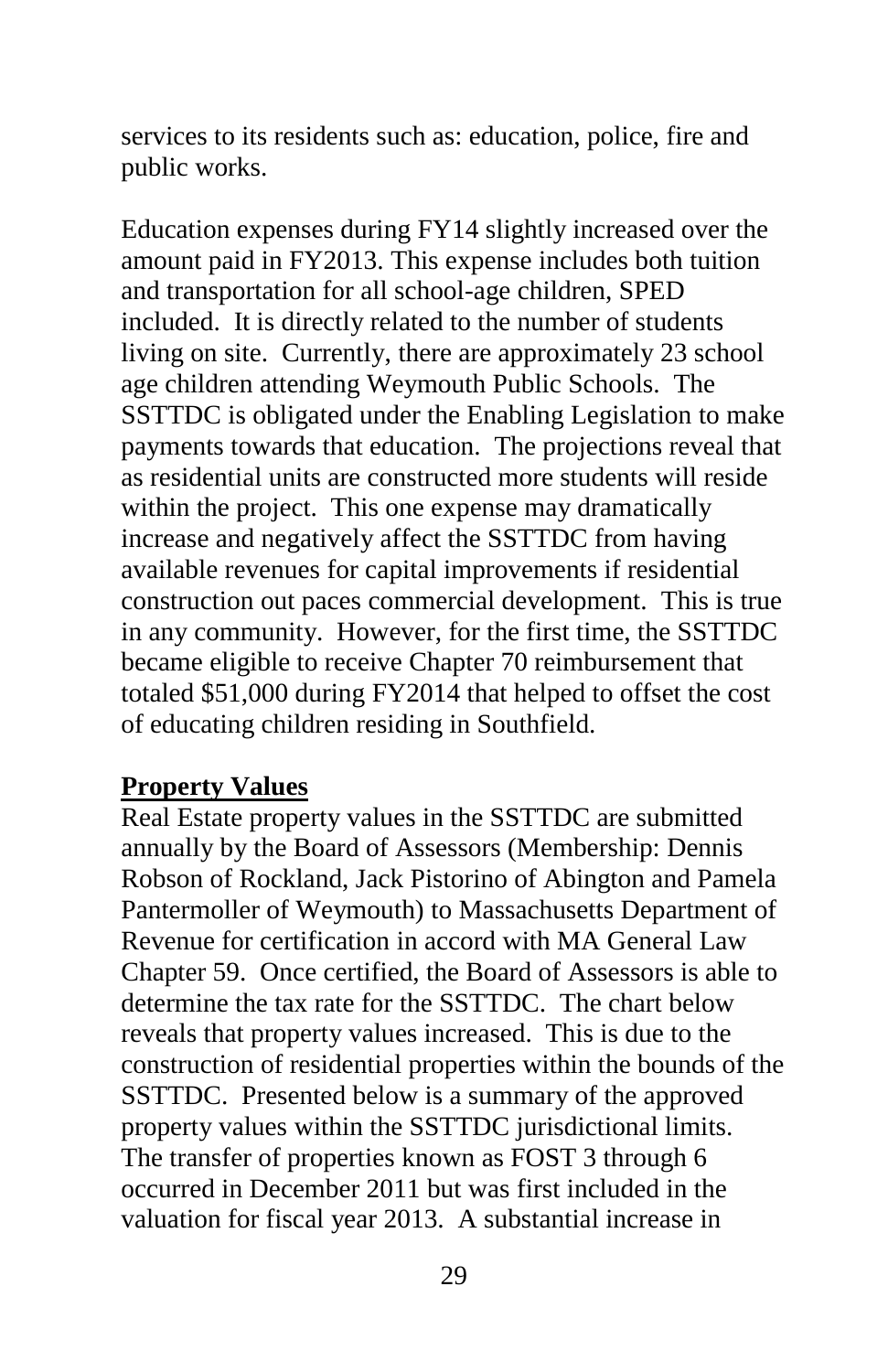residential real estate valuation is seen in the chart below for FY14 as a result of completion of construction for more than 200 residential units. A decrease in commercial property valuation was seen as a result of the reclassification of the "Eventide" over 55 community reducing the Commercial Property classification and increasing the Residential Property classification.

The increase in personal property values is due solely to the fact that for the first time, telecommunications equipment was valued and authorized to be taxed by the MA Department of Revenue.

The first year for property valuation was during fiscal year 2009, the first year the Massachusetts Department of Revenue approved the SSTTDC valuation methodology.

|                             | <b>FY09</b> |            | <b>FY10</b>  |  | <b>FY11</b>      | <b>FY12</b> |              | <b>FY13</b> |              | <b>FY14</b>     |
|-----------------------------|-------------|------------|--------------|--|------------------|-------------|--------------|-------------|--------------|-----------------|
|                             |             |            |              |  |                  |             |              |             |              |                 |
| VALUATION by property class |             |            |              |  |                  |             |              |             |              |                 |
|                             |             |            |              |  |                  |             |              |             |              |                 |
| Residential                 |             | 12.642.800 | \$12,642,800 |  | \$13,131,835     |             | \$20,330,300 |             | \$47.720.900 | \$64,167,400    |
| Open Space                  |             | 1.809.800  | 1.809.800    |  | \$.<br>1.809.800 | S.          | 500.800      | \$          | 2.542.500    | \$<br>2,542,500 |
| Commercial                  |             | 35.106.400 | \$35,106,400 |  | \$35,938,865     |             | \$35,467,300 |             | \$60,268,800 | \$57,923,700    |
|                             |             |            |              |  |                  |             |              |             |              |                 |
| <b>Personal Property</b>    | \$.         | 19.000     | 19,000<br>5  |  | 19.000           |             | 53.000       |             | 3,363        | \$<br>1,776,905 |

New Legislation and Impact on Property Values Included in the new legislation (Senate Bill 2347), there is a provision contained in one section of the Bill that requires each Town to value the property within the SSTTDC. The practical effects of this language are yet to be determined.

### **Tax Rate**

Tax rates are set for the SSTTDC in a manner consistent with all other cities and towns within the Commonwealth of Massachusetts. Tax rates for the SSTTDC, like all municipalities, are approved by the Massachusetts Department of Revenue based upon all revenues including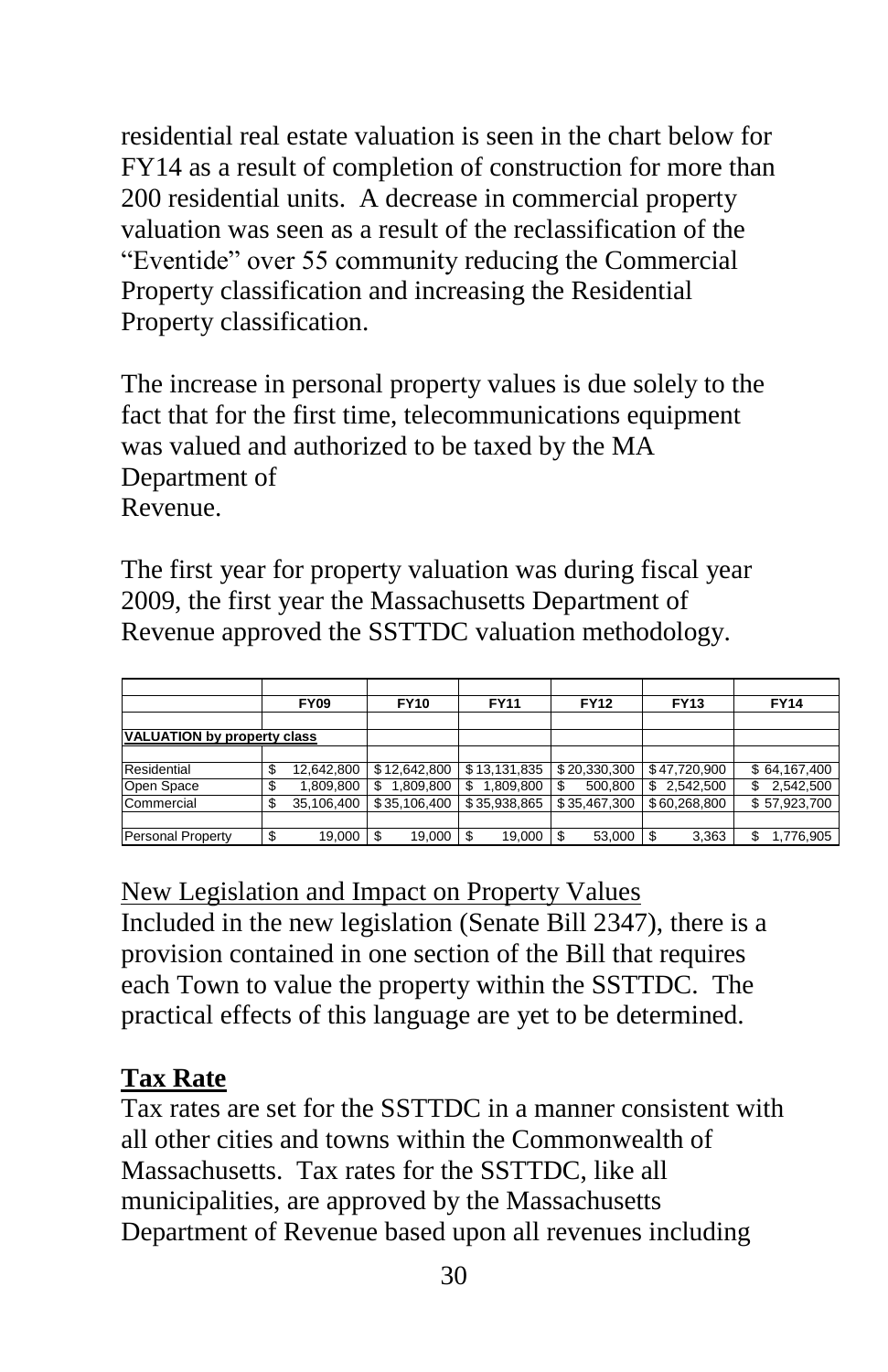tax receivables. The Board of Assessors is required to calculate on the Commonwealth's tax recapitulation (RECAP) form all anticipated income and all authorized expenditures for a given year. This calculation yields a tax rate. The tax rates for the SSTTDC are listed below:

|                          | <b>FY09</b>                                            |       | <b>FY10</b> |       |   | <b>FY11</b> | <b>FY12</b> |       | <b>FY13</b> |       | <b>FY14</b> |       |
|--------------------------|--------------------------------------------------------|-------|-------------|-------|---|-------------|-------------|-------|-------------|-------|-------------|-------|
| <b>TAX RATES</b>         | As approved by the Massachusetts Department of Revenue |       |             |       |   |             |             |       |             |       |             |       |
|                          |                                                        |       |             |       |   |             |             |       |             |       |             |       |
| Residential              |                                                        | 20.06 |             | 11.78 |   | 11.90       |             | 12.89 |             | 13.26 | \$          | 13.47 |
| Open Space               |                                                        | 20.06 |             | 11.78 |   | 11.90       |             | 12.89 |             | 13.26 | \$          | 13.47 |
| Commercial               |                                                        | 20.06 |             | 17.47 |   | 17.70       |             | 23.89 |             | 26.35 | \$          | 30.73 |
|                          |                                                        |       |             |       |   |             |             |       |             |       |             |       |
| <b>Personal Property</b> |                                                        | 20.06 |             | 17.47 | S | 17.70       |             | 23.89 |             | 26.35 | S.          | 30.73 |

For fiscal year 2010, the Board of Assessors recommended and the Board of Directors approved a tax shift whereby the commercial taxpayers bear more of property tax burden than does the residential taxpayer. By so doing, the tax rate for the SSTTDC is more in line with that of the Town of Weymouth. It was determined that since the property being sold was located in Weymouth that this approach to the tax shift was reasonable. This practice continues. The SSTTDC did maximize its FY2014 levy limit under Proposition 2 ½.

By way of comparison, the following is a listing of the FY2014 tax rates for the surrounding Towns:

- a. Abington: Residential and Commercial rate: \$17.19
- b. Hingham: Residential and Commercial rate: \$12.56
- c. Rockland: Residential and Commercial rate: \$18.34
- d. Quincy: Residential Rate: \$14.86

Commercial Rate: \$31.23

e. Weymouth: Residential Rate: \$13.30

Commercial Rate: \$21.70

New Legislation and Impact on Tax Rates

Included in the new legislation (Senate Bill 2347), is a provision contained in one section of the Bill that introduces the concept of a "Southfield tax rate" that is added onto the real estate tax rate for the town in which the property lies. In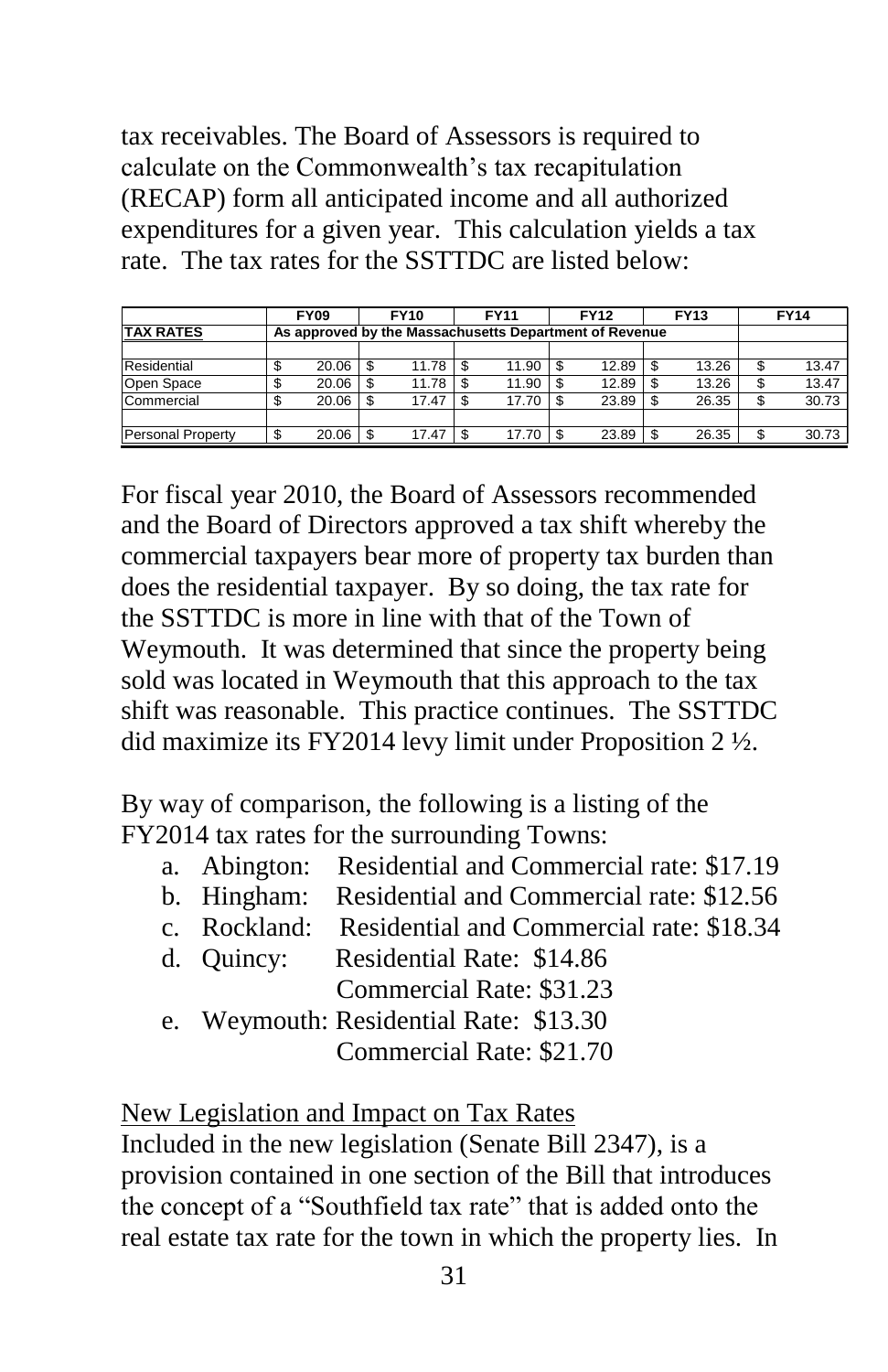addition, the current tax plan is voided and a new tax plan must be negotiated with the State prior to the setting of an FY2015 real estate tax rate. The practical effects of this language are yet to be determined.

### **Tax Receivables**

Once the Assessors receive approval for real estate values and a tax rate they calculate the tax bills for each taxable parcel. They then commit for collection those receivables. The table below presents the total committed receivables by year and by property class.

It is noted that the SSTTDC was not authorized by the Massachusetts Department of Revenue to collect taxes on the properties until fiscal year 2010. As a result, both the FY2009 and the FY2010 tax receivables were collected in FY2010. The SSTTDC collected 100% of all real and personal property taxes through fiscal year 2014.

The increase in personal property taxes is due solely to the fact that for the first time, telecommunications equipment was valued and authorized to be taxed by the MA Department of Revenue.

|                          | <b>FY09</b> |         | <b>FY10</b> | <b>FY11</b> |                                                                           | <b>FY12</b> |         | <b>FY13</b> |           | <b>FY14</b> |           |  |
|--------------------------|-------------|---------|-------------|-------------|---------------------------------------------------------------------------|-------------|---------|-------------|-----------|-------------|-----------|--|
| <b>TAXES BILLINGS</b>    |             |         |             |             | Total amounts committed to the Tax Collector for billing and collections. |             |         |             |           |             |           |  |
|                          |             |         |             |             |                                                                           |             |         |             |           |             |           |  |
| Residential              |             | 253.614 | 148.932     |             | 156.289                                                                   |             | 262.058 |             | 632.779   | \$          | 864,335   |  |
| Open Space               |             | 36.305  | 21.319      |             | 21.537                                                                    |             | 6.455   |             | 33.714    | \$          | 34.247    |  |
| Commercial               |             | 704.234 | 63.309      |             | 636.118                                                                   |             | 847.314 |             | 1.588.083 | \$          | 1.779.995 |  |
|                          |             |         |             |             |                                                                           |             |         |             |           |             |           |  |
| <b>Personal Property</b> |             | 381     | 332         |             | 336                                                                       |             | 1.266   |             | 89        | \$          | 54.604    |  |

New Legislation and Impact on Tax Receivables Included in the new legislation (Senate Bill 2347), is a provision contained in one section that introduces the concept that the Towns will be responsible for collecting and then transmitting a portion of the collected back to the SSTTDC. In addition, the legislation calls for the SSTTDC to remit to the Towns certain real estate taxes "collected but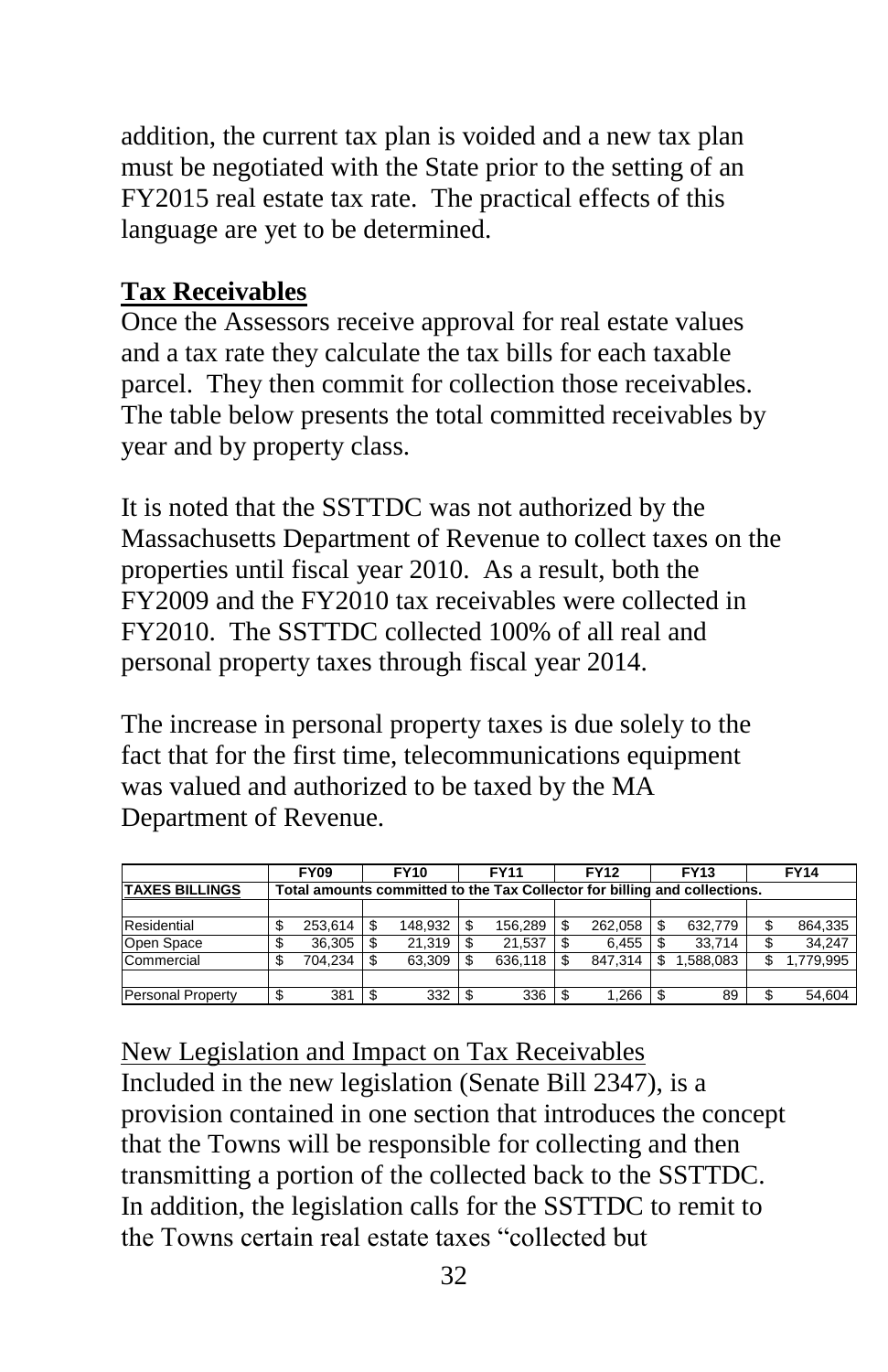unexpended". The practical effects of this language are yet to be determined.

### **Abatements**

Every taxpayer has the right to contest the certified values of his/her property. The taxpayer is required to file for abatement no later than January  $31<sup>st</sup>$  of each year.

During FY2013, abatements were filed with the Board of Assessors by two entities: (1) LNR South Shore, LLC for approximately 70% of all property within the jurisdictional boundaries of the SSTTDC and (2) William B. Rice Eventide Homes, Inc. who owns the land for the planned Life Care facility. As both owners own land with no buildings thereon, it is assumed that the issue will center on land valuation. There is \$220,264.18 in the FY2013 Overlay for Abatements.

During FY2014, abatements were filed with the Board of Assessors by two entities: (1) LNR South Shore, LLC for approximately 70% of all property within the jurisdictional boundaries of the SSTTDC and (2) William B. Rice Eventide Homes, Inc. who owns the land for the planned Life Care facility. As both owners own land with no buildings thereon, it is assumed that the issue will center on land valuation. There is \$220,264.95 in the FY2014 Overlay for Abatements.

Both years are awaiting trial dates at the Appellate Tax Board.

## **Outstanding Tax Receivables**

There no outstanding receivables for any year in Real Estate and Personal Property at the end of FY14.

# **General Fund Free Cash and Water/Sewer Retained Earnings**

Free Cash is similar to the unassigned fund balance at the end of each fiscal year and represents those funds which were not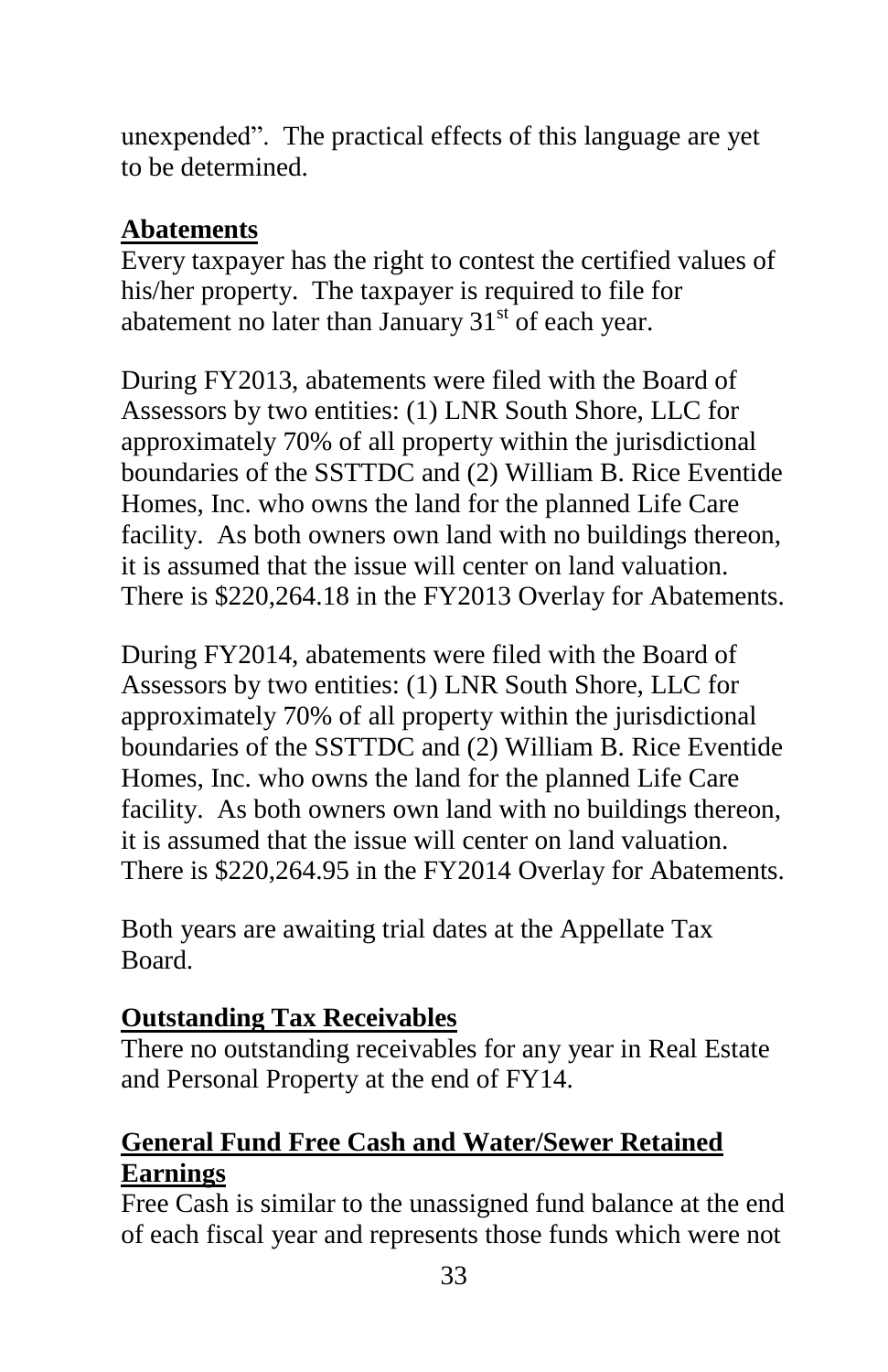expended by the SSTTDC. The SSTTDC annually petitions the Massachusetts Department of Revenue to certify that the SSTTDC has achieved a surplus and for permission to expend those funds during the succeeding fiscal year. The chart below indicates those amounts certified for expenditure.

| <b>FREE CASH &amp; RETAINED EARNINGS</b> |  |             |             |   |             |     |             |             |
|------------------------------------------|--|-------------|-------------|---|-------------|-----|-------------|-------------|
|                                          |  | <b>FY09</b> | <b>FY10</b> |   | <b>FY11</b> |     | <b>FY12</b> | <b>FY13</b> |
|                                          |  |             |             |   |             |     |             |             |
| <b>General Fund</b>                      |  |             | \$380,135   |   | \$1,010,951 |     | \$1,654,836 | \$494.786   |
| Sewer Enterprise Fund                    |  |             |             |   | 178.631     | S   | 6.422       |             |
| <b>Water Enterprise Fund</b>             |  |             |             | S | 4.649       | \$. | 8.011       |             |
| Combined Enterprise Fund                 |  |             |             |   |             |     |             | \$126.843   |

During FY14, no expenditures from Water and Sewer Retained Earnings were authorized. No expenditures from the General Fund Free Cash were authorized.

FY2013 was the first year the SSTTDC combined the water and sewer enterprise funds. This action was taken as a result of a recommendation from the Director of Accounts at the Massachusetts Department of Revenue. As a result, retained earnings for the combined water and sewer enterprise fund are shown in the table above for the first time in FY2014.

As of the time of this writing, the FY2014 free cash and retained earnings to be expended during FY2015 have not been certified by MA DOR.

## **STABILIZATION ACCOUNT**

A Stabilization Account was created in accord with General Laws chapter 40 section 5B. As of the close of fiscal year 2014 there was a balance of \$324,151 in that fund. Accrued interest was added to the fund. The Stabilization Account is held in a separate fund in accord with the statutes. Of the total SOY balance, the Board of Directors reserved \$447,118 for FY2014 operational expenses and more specifically to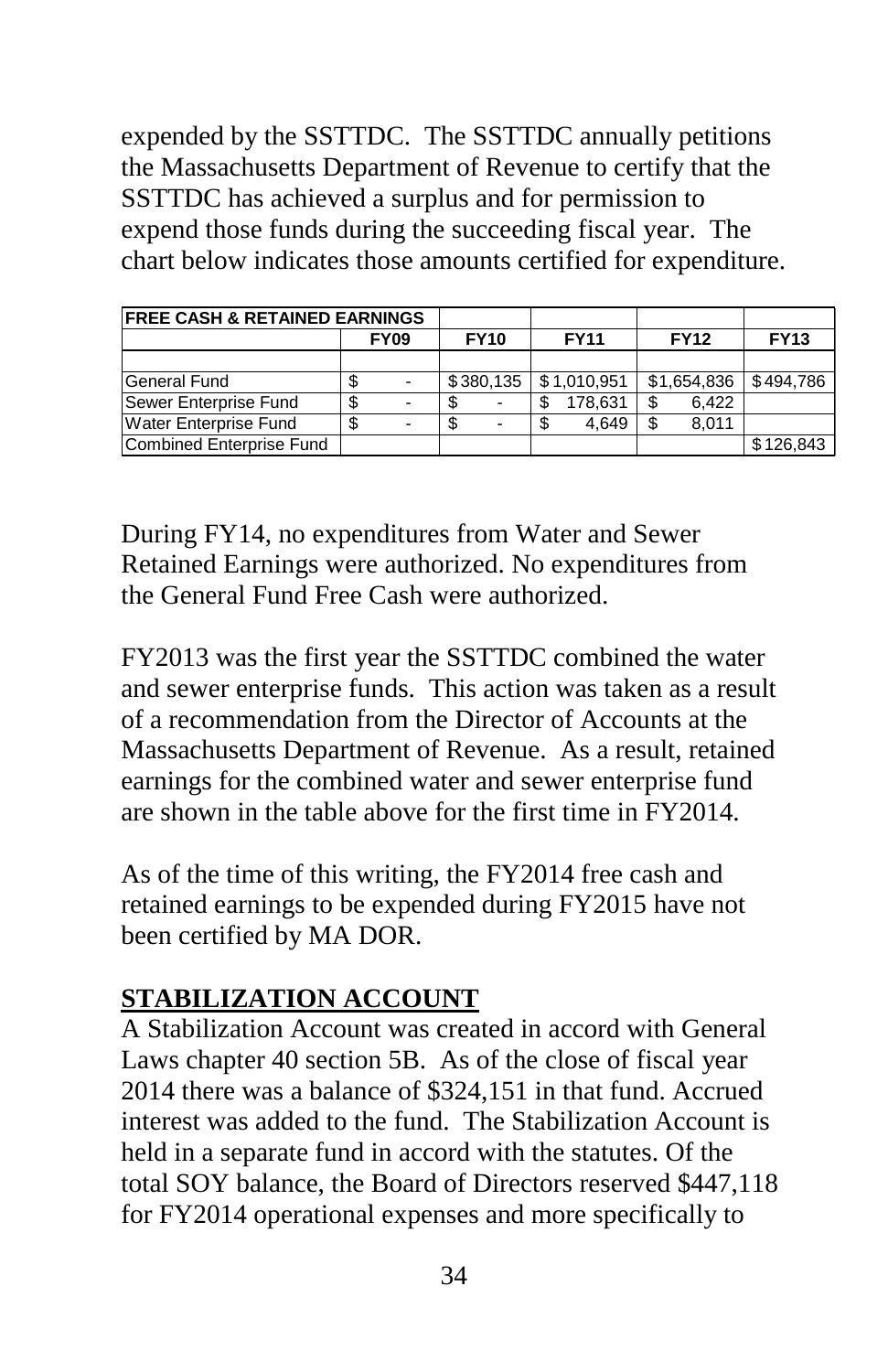fund the FY2014 payment for the August 1, 2013 2010A bond payment. In addition, an expenditure of \$22,500 was made during FY2014 to fund the repair of a weir. Finally, the Board of Directors voted to expend \$322,999.46 to meet the operational expenses for the first quarter of 2015.

| <b>Stabilization Account</b> | FY2010 |           |    | FY2011 |    | FY2012  |     | FY2013     | FY2014 |            |
|------------------------------|--------|-----------|----|--------|----|---------|-----|------------|--------|------------|
|                              |        |           |    |        |    |         |     |            |        |            |
| <b>Balance forward</b>       | \$     | -         | \$ | 77,842 | S  | 78.206  | S   | 550,810    |        | 790,029    |
| Transfers In                 |        | 177,842   |    |        |    | 472,000 |     | 486,313    |        |            |
| <b>Transfers Out</b>         | \$     | (100,000) |    |        |    |         | \$  | (251, 165) | S.     | (469, 618) |
| Interest Income              |        |           | \$ | 364    | \$ | 604     | \$. | 4.072      |        | 3.742      |
|                              |        |           |    |        |    |         |     |            |        |            |
| <b>EOY Balance</b>           | S      | 77,842.00 | \$ | 78.206 |    | 550.810 | \$  | 790.029    |        | 324.154    |

## **OTHER POST EMPLOYMENT BENEFITS (OPEB)**

GASB Statement 45 requires state and local governments to begin reporting OPEB costs and obligations. This statement requires that the annual cost and liability associated with OPEB be computed and gradually brought onto the governmental entity's books and records. During fiscal year 2014, the SSTTDC undertook a study that complies with this reporting requirement. As the SSTTDC has fewer than 100 participants covered under the plan, it is eligible for the alternative measurement method of reporting.

The report includes the calculation for the Actuarial Accrued Liability (AAL) which is defined as the total projected liability for OPEB covered under the plan. The AAL calculation uses the data on active employees, employees who have left employment but who are eligible for retiree healthcare, current retirees and their beneficiaries and spouses who are eligible for the retiree healthcare benefit provided by SSTTDC.

Utilizing this approved methodology and an independent firm to perform the calculations, it was determined that the liability as of June 30, 2014 was \$288,727. The SSTTDC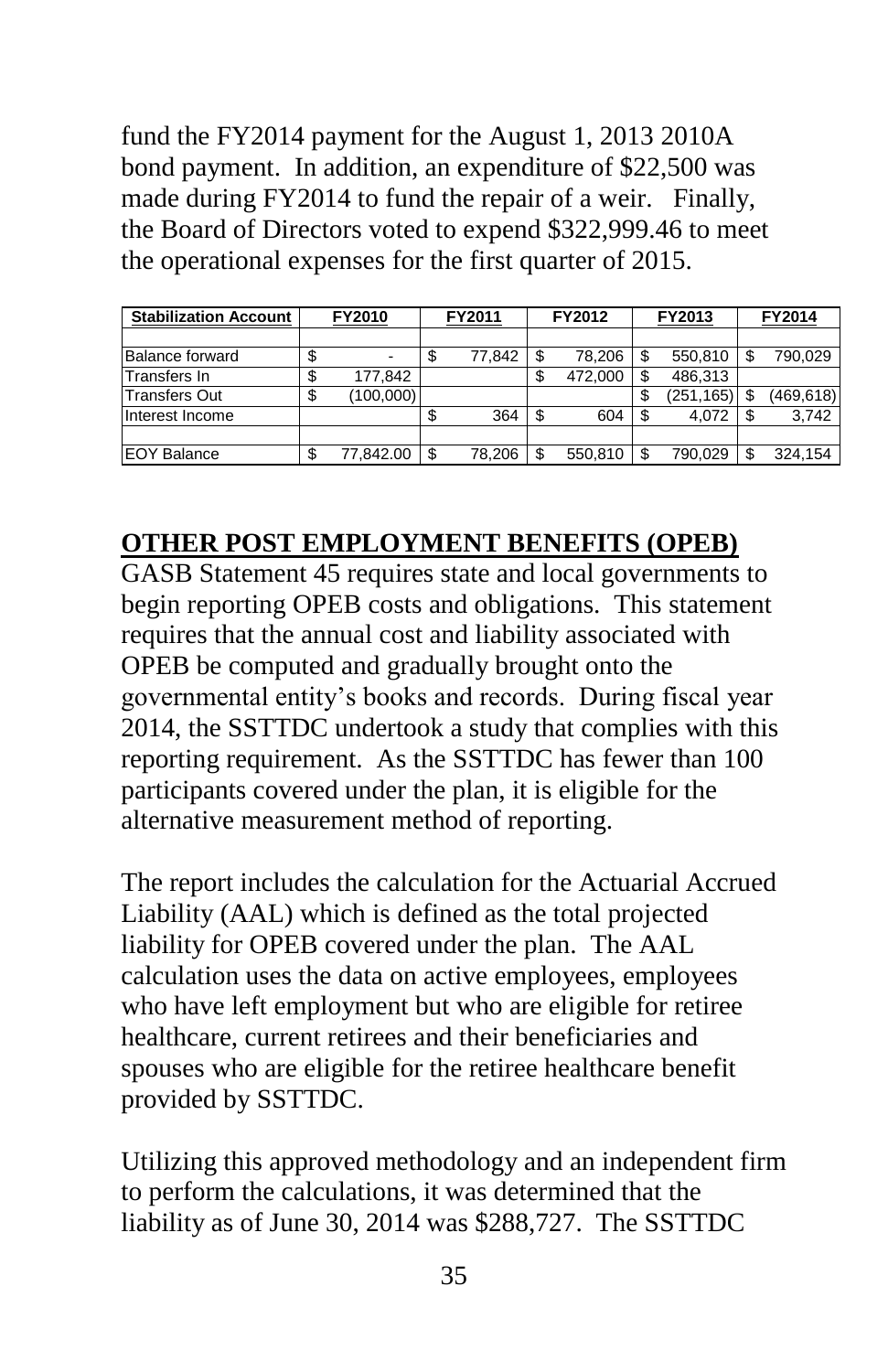Board of Directors established a separate stabilization fund (8373) in 2013 for the specific purpose of holding such funds. This fund had a balance of \$290,654 as of June 30, 2014. Therefore, the SSTTDC has met its obligations under GASB-45.

#### **ENTERPRISE FUNDS**

#### Enterprise Fund: Water & Sewer

At the outset of this project, SSTTDC recognized that one of its main areas of concern is Water and Sewer infra-structure. Water distribution and sewer collection not only play a large part in the residential aspect of the project, but are also needed to support any commercial development at SSTTDC.

Under both the Reuse Plan and FEIR, certain Water and Sewer requirements must be met before the project may proceed from Phase One to Phase Two of development. Whether it is an off-site or on-site solution, securing permanent sources for these two utilities would alleviate a major hurdle in the project. These permanent sources must be able to support SSTTDC's an estimated 1.3 million gallons per day of flow. Currently, under a temporary water and sewer Agreement with the Town of Weymouth, SSTTDC has secured sufficient resources for Phase 1.

Water and Sewer solutions are a high risk due to the fact that Water and Sewer affects several areas of the project. First, the fact that SSTTDC is currently operating under a temporary agreement may not provide potential commercial developers with the degree of comfort necessary for such a developer to invest in building at Southfield. The dependency on Weymouth not only fails to provide protection from pricing increases, but also if Weymouth's withdrawal rate is threatened, the flow to the SSTTDC may suffer in a drought situation. If Weymouth is required to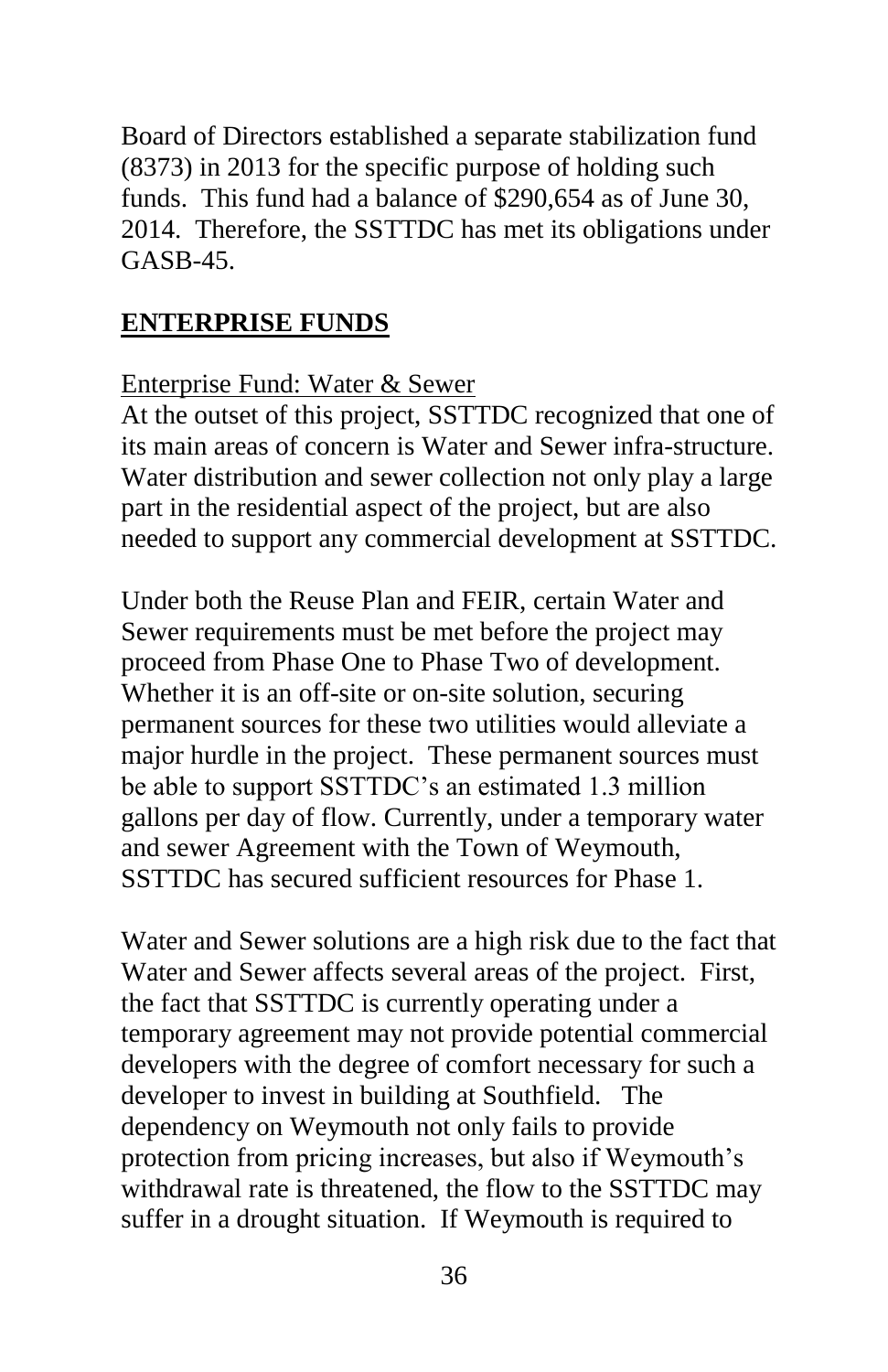reduce production, then this reduction may hamper the SSTTDC's ability to fulfill its obligations to its users or for development. The resolution is to develop a sole source for each of these utilities. However, the cost for the infrastructure is estimated at nearly \$70 million. Most likely, the source of funding such a project would be through the issuance of a bond. The SSTTDC must carefully consider the impact a bond of this size would have on its rate structure. Rates are recognized as being significantly higher than in surrounding Towns, may hinder future development from occurring.

When focusing on Sewer, it is important to note SSTTDC currently makes connection and mitigation payments to Weymouth. If there was a way to develop an on-site sewer system at the same cost, rates may not be impacted to a significant extent. Fortunately, there is an on-site solution in the form of a septic-tank like structure for each 'neighborhood'. It is estimated, SSTTDC would require 8 such pods to support its residential and construction components. With the cost of approximately \$2 million per pod this could be an economical solution to the issue. In addition, this solution would be able to be constructed in a short period of time thereby permitting achievement of one of its goals in a timely fashion.

New Legislation and Impact on Water and Sewer The new legislation requires the DDA with the Master Developer to be renegotiated. Included as a provision within the DDA, LNR is required to assume the obligation for a permanent water and sewer solution. The practical effects of this language are yet to be determined.

Water and Sewer Enterprise Fund Budgetary Overview The SSTTDC supplies its customers with water and sewer disposal through the Town of Weymouth. In March, 2008,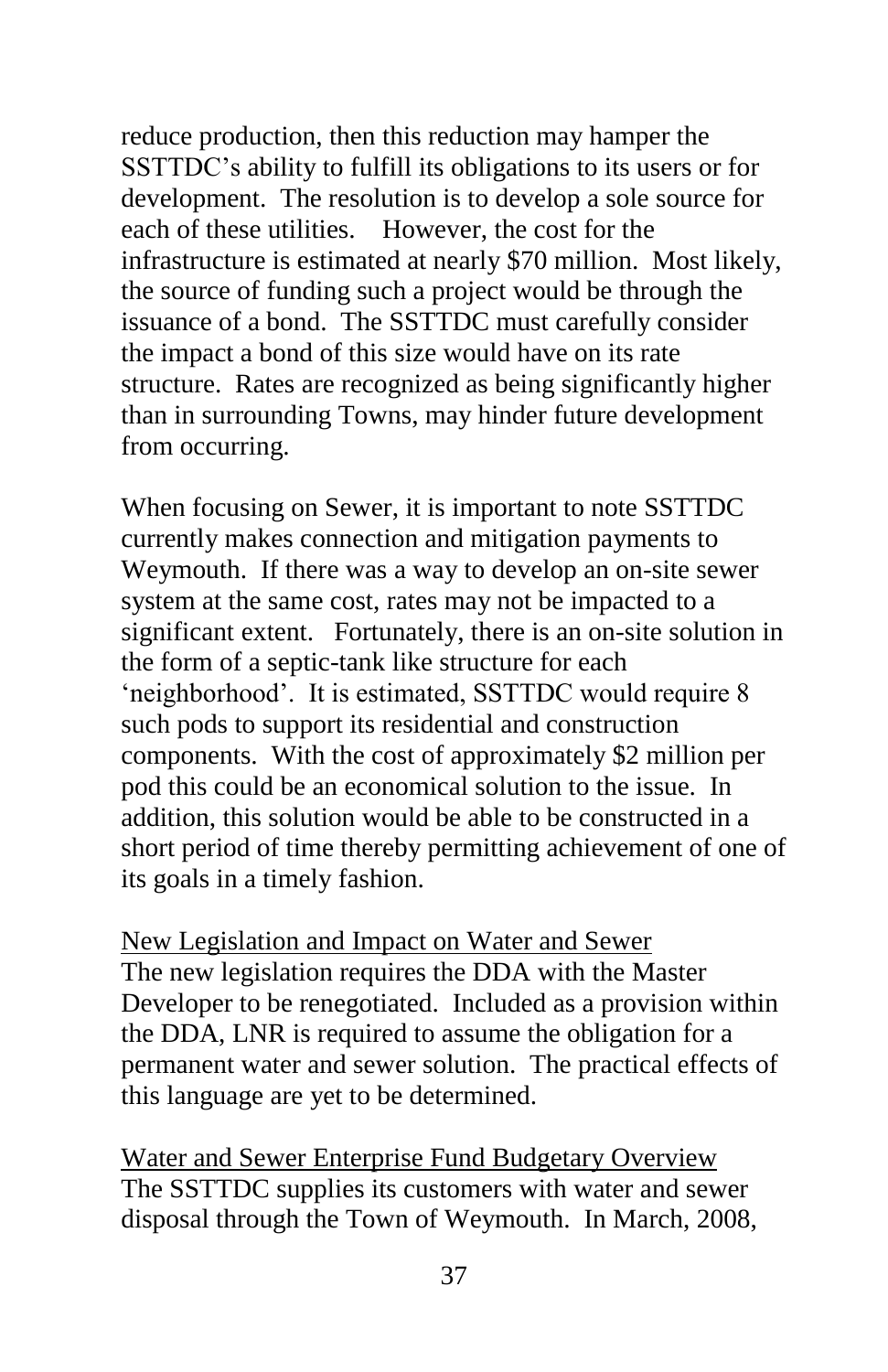the SSTTDC through its Board of Directors entered in a Temporary Agreement with the Town of Weymouth that secures water and sewer through Phase One of the redevelopment of the former Naval Air Station as projected under the current Reuse Plan. In accord with that Agreement, the SSTTDC was required to pay certain conservation and mitigation payments to the Town of Weymouth. The Phase 1A payments were paid by LNR in May of 2012 at the time the Corcoran Project was beginning its permitting requirements under the approved Development Plan. This agreement however was only for Phase 1 construction.

The amount of the Phase1A mitigation payments are determined by the actual connections as evidenced by building permits. The first building permit application triggered the requirement that conservation fees be paid. With the granting of each building permit, the SSTTDC is required to make a sewer connection fee. The sewer connection fee is included in the calculation for building permit fee. The connection fees for FY12 and FY13 were paid in FY14 and totaled \$394,029.

The SSTTDC had adopted MGL c.44 section 53F ½ for water and sewer activities. Revenues produced by each activity are dedicated solely to offset operating expenditures. Accordingly, any excess balances at year-end must remain within the respective funds.

By the end of FY12, the SSTTDC had authorized the use of a single fund for the water and sewer enterprise systems. The use of a single fund commenced in July, 2012 (FY2013). This change was prompted by the Bureau of Accounts making the suggestion in January, 2012.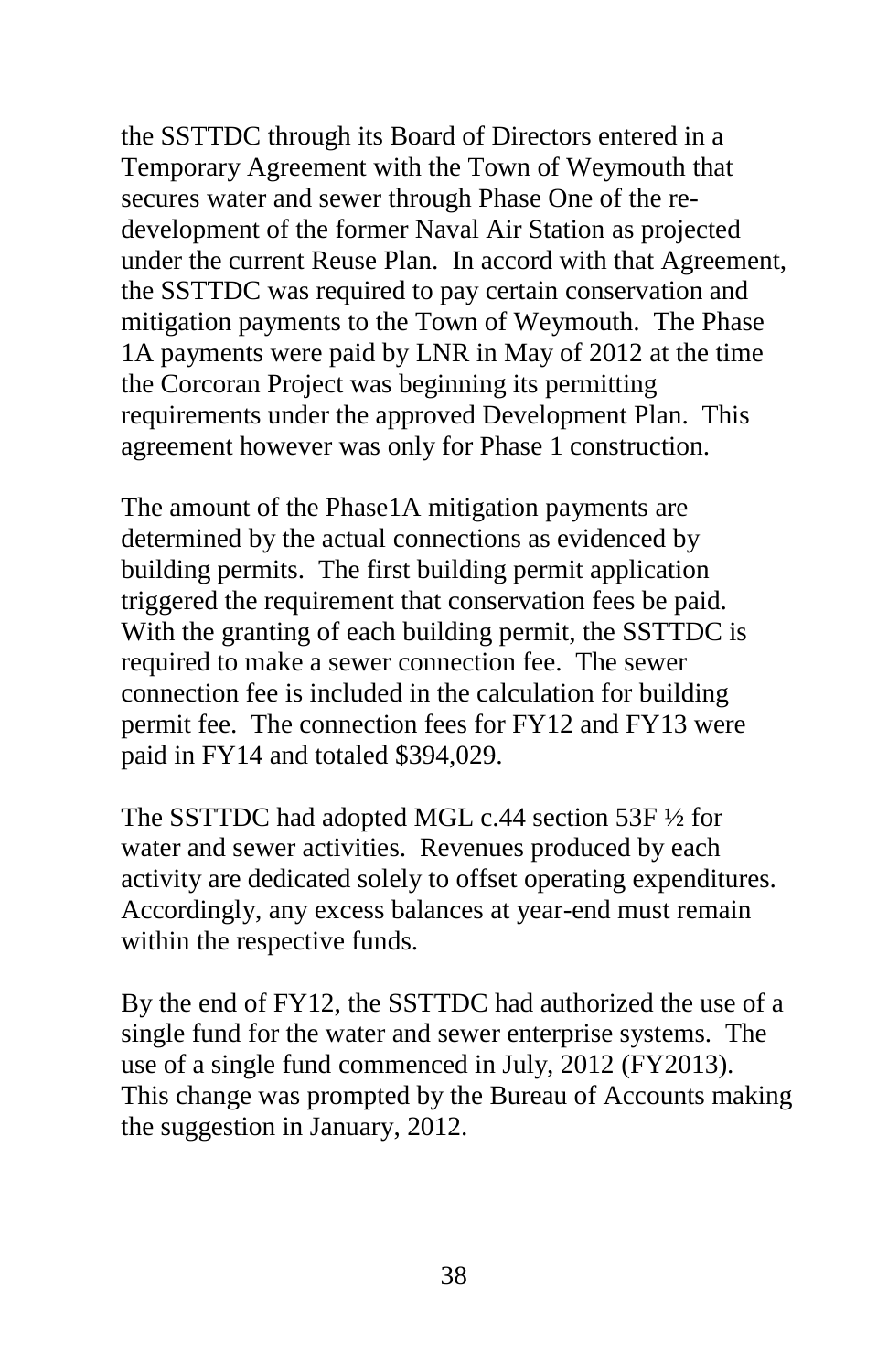The FY14 budget did include allocated costs for salaries and other expenses. Over time, additional allocated costs will be assumed by the Enterprise Fund.

#### Water and Sewer Rate Structure

During FY14, the Board of Directors affirmed a rate system based upon the rates charged the SSTTDC by the Town of Weymouth. This rate structure passed the costs of water and sewer charges from Weymouth to the rate payer and accommodated a reserve line item and line items for allocated costs. The Board established a FY14 rate structure for the enterprise fund that allows for administrative fees to be included in the charges and passed onto the rate payers.

The SSTTDC is viewed as a single rate payer and, as a result, is charged by the Town of Weymouth the so-called Second step rates (higher user). In addition to the Second Step rates, the SSTTDC pays a premium of five percent. There are quarterly credits applied retrospectively to the Weymouth's bills to reflect those credits provided to condominiums owners in the Town of Weymouth.

### **Revenue and Expenses**

There was a significant increase in residents with the jurisdictional boundaries during FY14, as a result, most of the water and sewer usage was due to the needs of those residents.

The FY2014 budget was \$717,289.

The Water and Sewer Enterprise Fund is charged with the responsibility of maintaining and improving the SSTTDC's water distribution and sewer collection system which terminates at the MRWA facilities in Deer Island. The charges levied by the Town of Weymouth for providing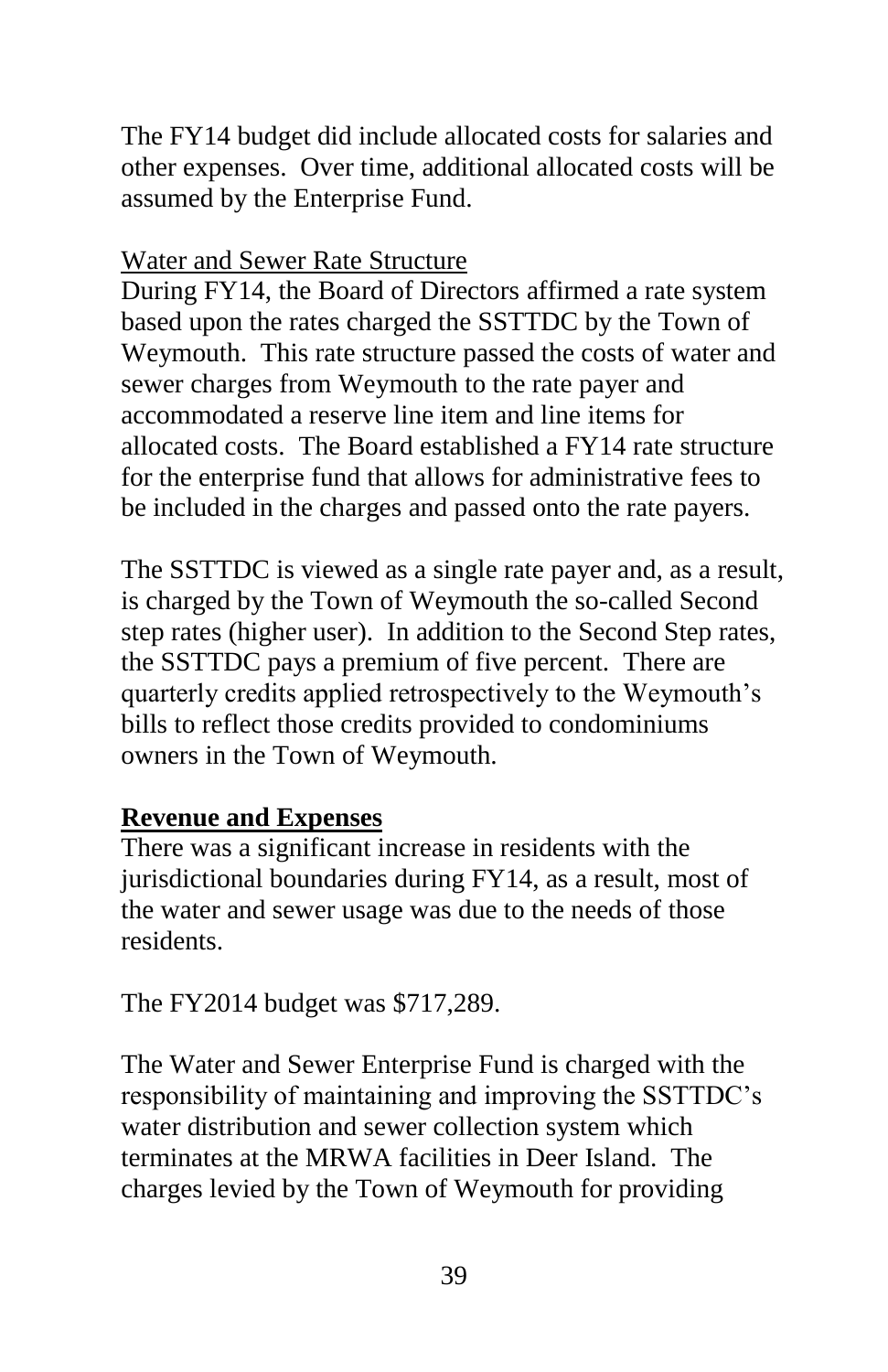water and sewer services during FY14 were \$489,959, a 48% increase over the prior year.

By the end of the year, the Enterprise Fund had unexpended balances. From these unexpended balances, there is an obligation to pay the Town of Weymouth for FY14 connection fees of \$78,022 in sewer connection fees. The FY2014 connection fee will be paid during FY2015 and has been encumbered. The sewer connection fees are mandated in the March 2008 agreement with the Town of Weymouth.

A transfer out of the Enterprise Fund of \$11,528 was authorized for the payment of FY2013 Enterprise Fund unpaid bills.

FY2014 encumbrances into FY2015 were \$633 for professional services.

# **OTHER MATTERS**

### **Retirement Board**

The SSTTDC is a member of Plymouth County Retirement Association that is comprised of a five member Board of Directors who manages the pension trust fund. The Association has the fiduciary responsibility for fund assets. Membership in this system is mandatory for all employees whose workweek consists of 20 or more hours for the SSTTDC. The fund is accounted for on a calendar-year basis.

The Retirement Board takes an active role in the management of the vast majority of its funds. As of December 31, 2013, the retirement board issued an annual statement. The plan assets of the retirement board had a market value of \$811 million. The Board of Directors estimated that as of January 1, 2013 it had an unfunded actuarial accrued liability of \$653